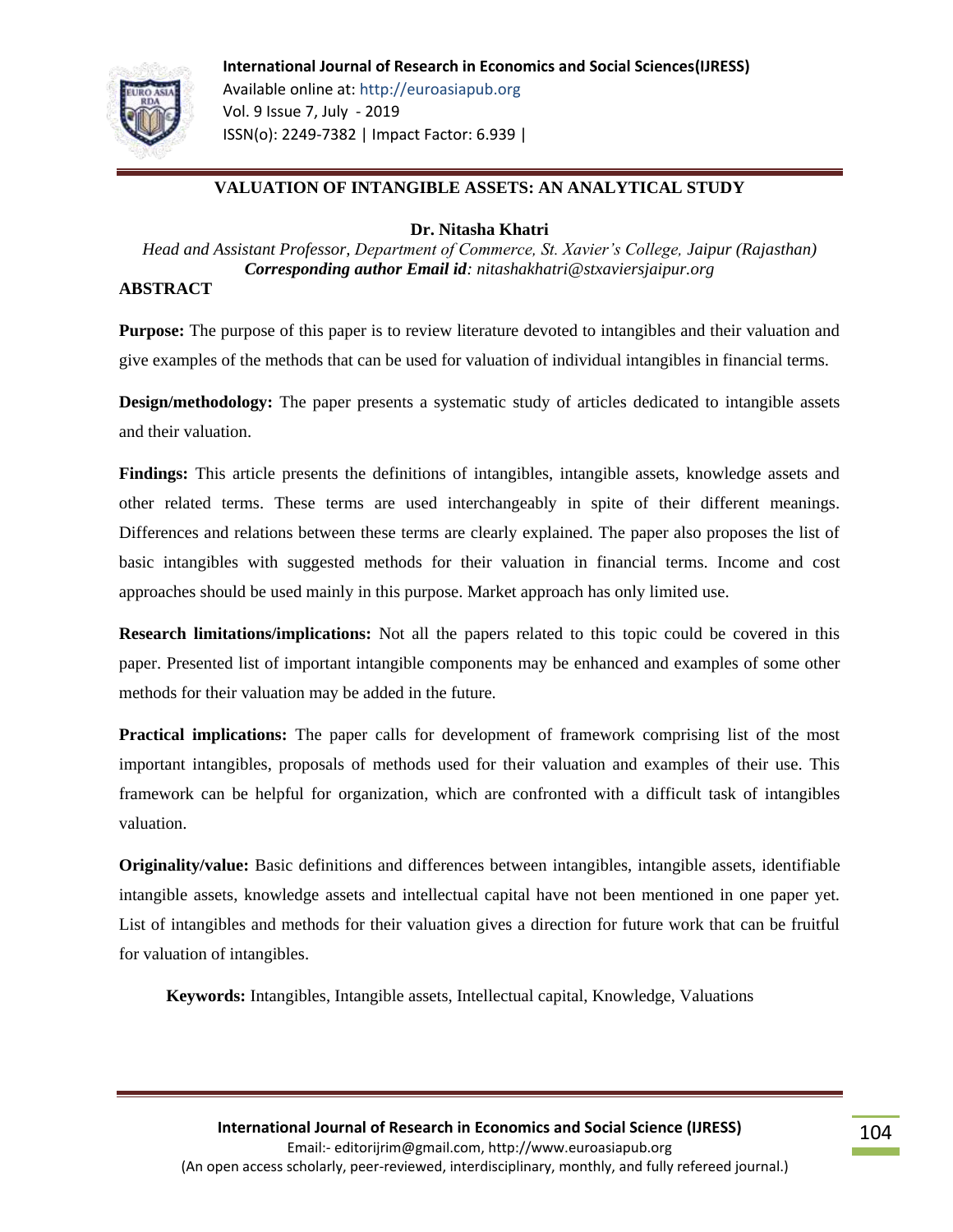#### **International Journal of Research in Economics and Social Sciences(IJRESS)**



Available online at: http://euroasiapub.org Vol. 9 Issue 7, July - 2019 ISSN(o): 2249-7382 | Impact Factor: 6.939 |

#### **1. INTRODUCTION**

By the end of the last century the economic literature has witnessed an increased interest in intangible assets, intellectual capital, knowledge assets, and other related terms. To date many articles, books and studies have been written on those terms. Some of them are mentioned throughout this article. These works, however, have not produced any consensus in many issues yet (Serenko & Bontis, 2013). A similar situation is observable in the valuation of intangibles, which also received a considerable attention. None of the published methods has become a commonly used method worldwide (Al- Musali  $\&$  Ismail, 2014). This paper is interested in the methods for valuation of individual intangible resources in financial terms. These methods are called financial valuation methods (Andriessen, 2004) or direct intellectual capital methods (Sveiby, 2010). Different categories of measurement approaches have different advantages, disadvantages, and are best suited for diverse measuring motives. According to Sveiby (2010), financial valuation methods are useful in merger  $\&$  acquisition situations, for estimates of the financial value of intangible assets and comparisons between companies within the same industry. Outputs of these methods can be used in accounting. Their disadvantage is that by translating everything into financial terms they can be superficial.

This paper aims to provide an overview of different views on intangibles and their valuation. The next section is devoted to intangible assets and related concepts that have been mentioned above. The definitions of these terms are presented and the differences between them are pointed out. This effort is in contrast to frequently used approach that considers all these terms as synonyms and mentions them interchangeably. However, in our opinion, this usual approach just contributes to chaos in this topic. In the third section the basic approaches used for valuation of intangibles in monetary terms are described shortly. After that the intangible assets, which we consider to be the most important for common company, are listed. Proposals of financial valuation methods are offered for each asset or group of assets.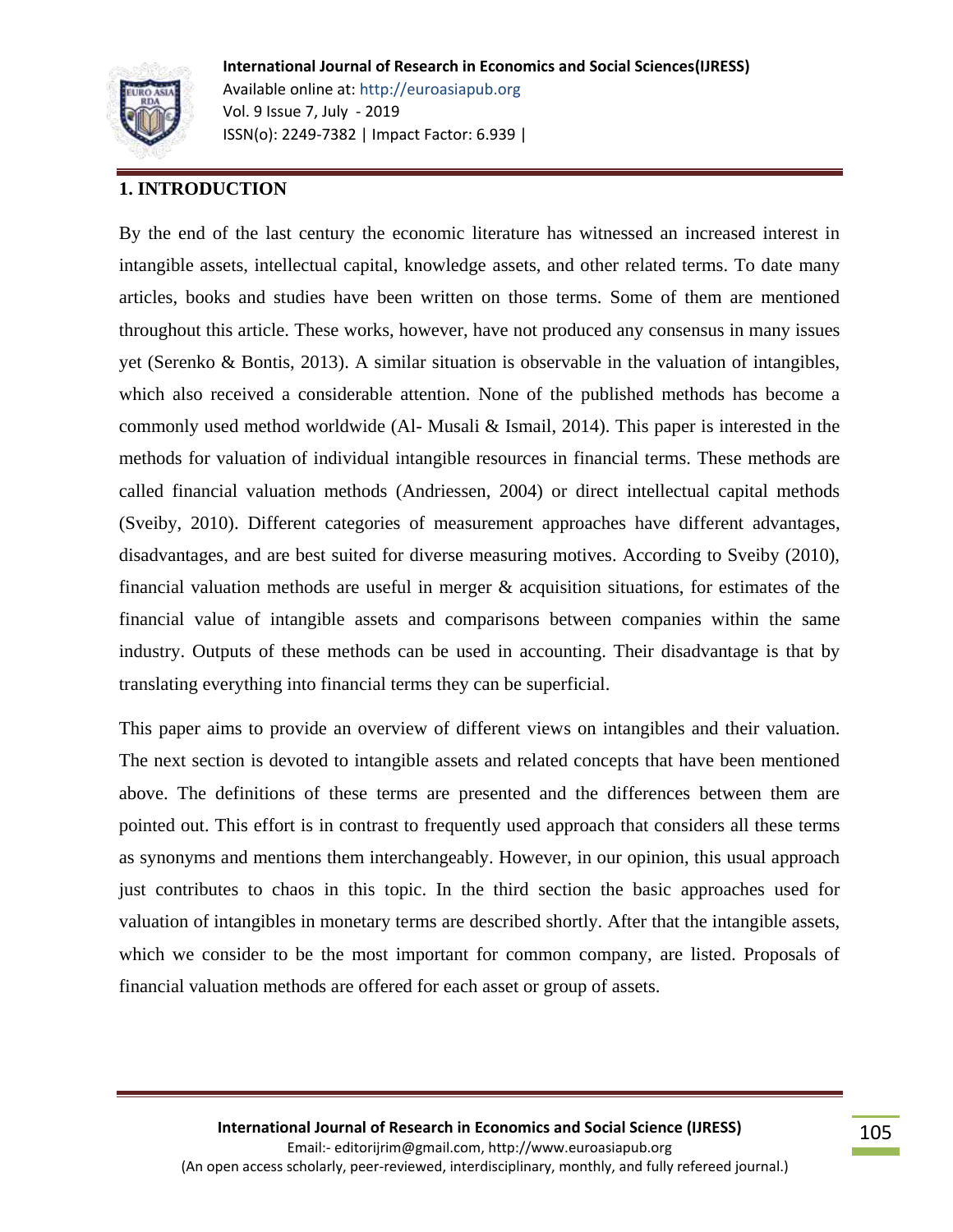#### **International Journal of Research in Economics and Social Sciences(IJRESS)**



Available online at: http://euroasiapub.org Vol. 9 Issue 7, July - 2019 ISSN(o): 2249-7382 | Impact Factor: 6.939 |

## **2. TERMINOLOGY**

*Intellectual capital, intangible assets, intangibles and knowledge assets* can be labeled as related concepts. Many authors (Joia, 2000; Lev, 2000; Mayo, 2000; Bontis, 2001; Malhotra, 2000; Sánchez et al., 2001; Marr, Schiuma & Neely, 2002; Lim & Dallimore, 2004; O'Sullivan, 2009) use some of them interchangeably and do not distinguish between them. According to the Organisation for Economic Co-operation and Development (1999, pp. 17), the difference between intangible assets and intellectual capital exists: intangible assets are non-monetary assets without physical substance held for use in the production or supply of goods or services, for rental to others, or for administrative purposes and intellectual capital is the estimated, imputed economic value of intangible assets of a company. Petty and Guthrie (2000) claim that intellectual capital is often considered synonymous with intangible assets and the distinction between them has been vague. Lev (2000) uses the similar approach and points out that in various areas the preferred term differs – in accounting the intangible assets are popular, in the literature on human resources it is an intellectual capital, and the knowledge assets are mainly used by economists. Sánchez et al. (2001) in the final report of the project Meritum – Measuring intangibles to understand and improve innovation management – use the terms intellectual capital, intangibles and intangible assets interchangeably and consider them similar concepts with similar uses.

Next in this section, the view that all these terms can be used interchangeably is not supported. Some definitions of these terms together with the differences and relations between them are mentioned. At the end of the section, the relations between the components of intangibles are drawn in a figure.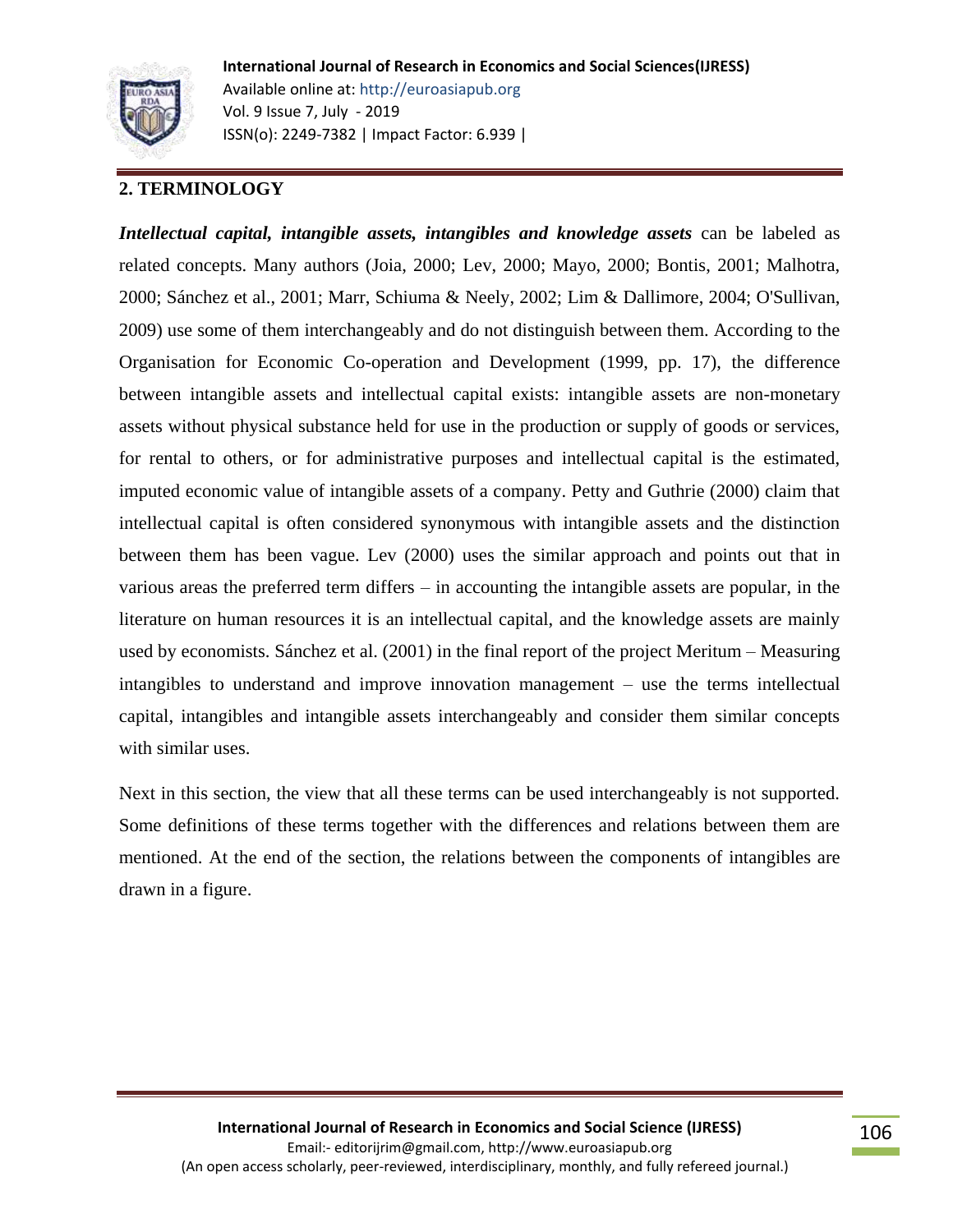

**International Journal of Research in Economics and Social Sciences(IJRESS)** Available online at: http://euroasiapub.org Vol. 9 Issue 7, July - 2019 ISSN(o): 2249-7382 | Impact Factor: 6.939 |

# **2.1. INTANGIBLES**

Probably the most common interchanged terms are intangibles and intangible assets. Cañibano, Covarsí and Sánchez (1999) claim that intangibles may be either assets or liabilities – intangible sources of expected economic benefits or losses. If authors do not deal with intangible liabilities, intangibles then agree with intangible assets. Sveiby (1998) cares just about intangible assets. According to him, the corresponding liability on the other side of the balance sheet is invisible equity, for instance the difference between market and book value of the company. If the positive difference between the market and the book value of the company is regarded as a consequence of the existence of the unrecorded intangible assets, then, as reported by Harvey and Lusch (1999), if there is a negative difference, the unrecorded intangible liabilities exist. Examples of intangible liabilities are weak strategic planning, unsafe working conditions, poor reputation of the firm and so on. Caddy (2000) distinguishes between intangible assets and liabilities too. Correspondingly to Harvey and Lusch (1999), Caddy (2000) argues that if there are intangible assets, from an accounting perspective they have to be balanced by intangible liabilities. Some other contributors to the concept of intangible liabilities can be found in the paper by Parra, Simo and Sallan (2006).

According to Caddy (2000), an intellectual capital is the difference between intangible assets and liabilities. However, the difference between intangible and intellectual exists and we get to it later in this paper. Therefore it is more precise to title the difference between intangible assets and liabilities as intangible capital. When drawing up the balance sheet, it is not sufficient to put intangible assets on the asset side and an adequate "'invisible equity" on the other side. A correct way is to put intangibles assets on the left side and intangible liabilities on the right side and only their difference is reflected in the company's value and may be called "invisible equity" or "invisible liability" depending whether the difference is positive or negative.

## **2.2. KNOWLEDGE ASSETS AND INTANGIBLE ASSETS**

Other terms which are often considered as synonyms are intellectual, knowledge and intangible assets. In the literature various definitions of these terms can be found – Kaufmann and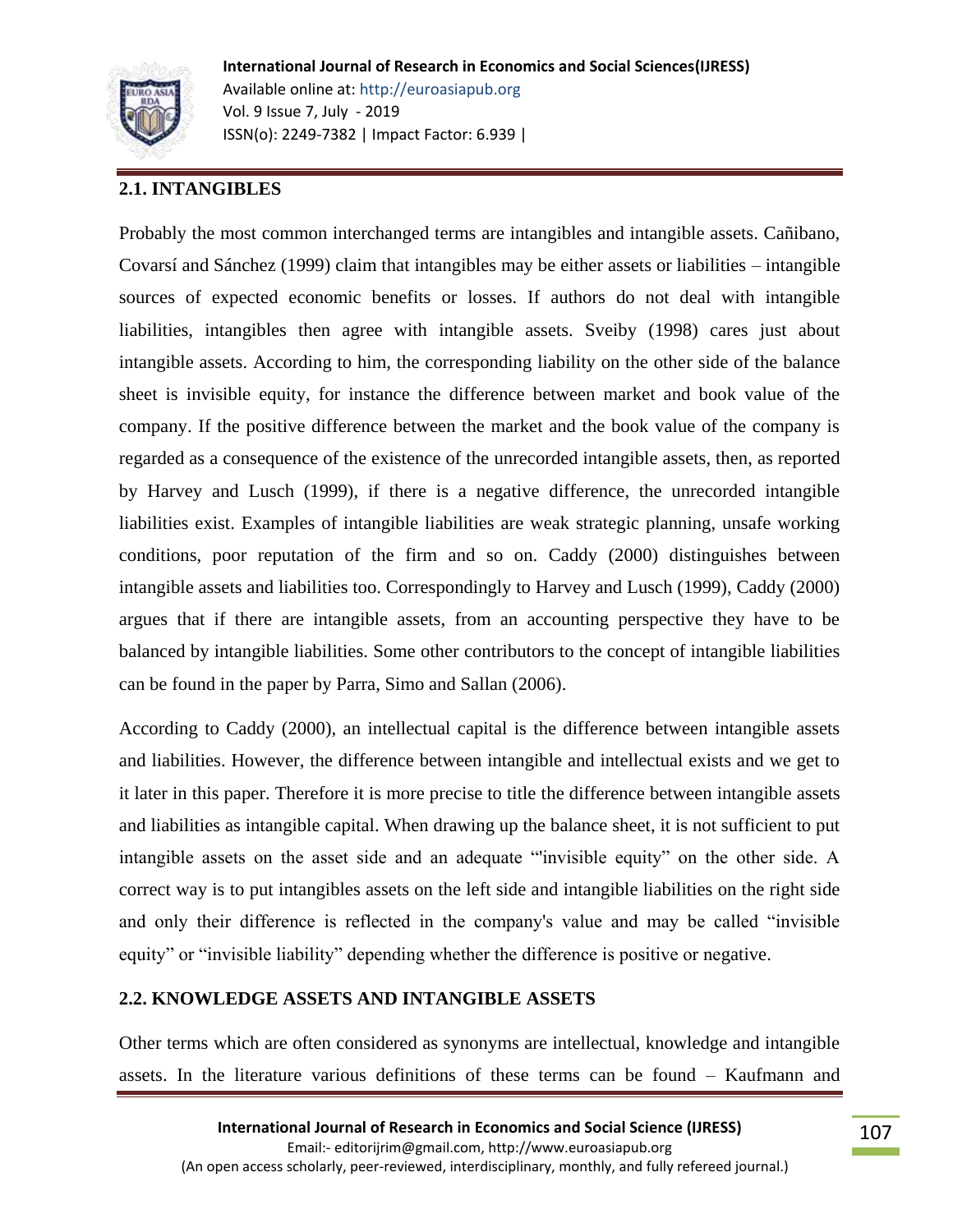

**International Journal of Research in Economics and Social Sciences(IJRESS)** Available online at: http://euroasiapub.org Vol. 9 Issue 7, July - 2019 ISSN(o): 2249-7382 | Impact Factor: 6.939 |

Schneider (2004) and Choong (2008) mention some of them. International Accounting Standard 38 (International Accounting Standards Board, 1998) mentions as typical examples of intangible assets computer software, patents, copyrights, motion picture films, customer lists, mortgage servicing rights, fishing licenses, import quotas, franchises, customer or supplier relationships, customer loyalty, market share and marketing rights. But not all of these items meet the following International Accounting Standard 38 (International Accounting Standards Board, 1998) definition of intangible asset: "an intangible asset is an identifiable non-monetary asset without physical substance. An asset is a resource that is controlled by the entity as a result of past events and from which future economic benefits are expected to flow to the entity". Thus, International Accounting Standard 38 (International Accounting Standards Board, 1998) is interested only in identifiable intangible assets. Intangible assets in broader sense include also goodwill, which is non-identifiable intangible asset.

The three critical attributes of intangible assets covered **by International Accounting Standard 38 (International Accounting Standards Board, 1998)** are:

- *Identifiability;*
- *Control;*
- *Expected future economic benefits.*

International Accounting Standards (International Accounting Standards Board,1998) are further devoted to these attributes that make a difference between identifiable intangible assets and unidentifiable goodwill. Goodwill is the subject of other standard International Financial Reporting Standard 3 created by the Business Combinations project. Identifiable intangible assets should be separable and arise from contractual or other legal rights. These requirements do not meet a lot of intangible resources which can bring to company future economic benefits and may have significant value.

Definitions of accounting standards focus on those intangible resources that can be identified, separated, and valued in the simplest way. This approach can be considered logical from an accounting perspective, but on the other hand, numbers of important intangible resources are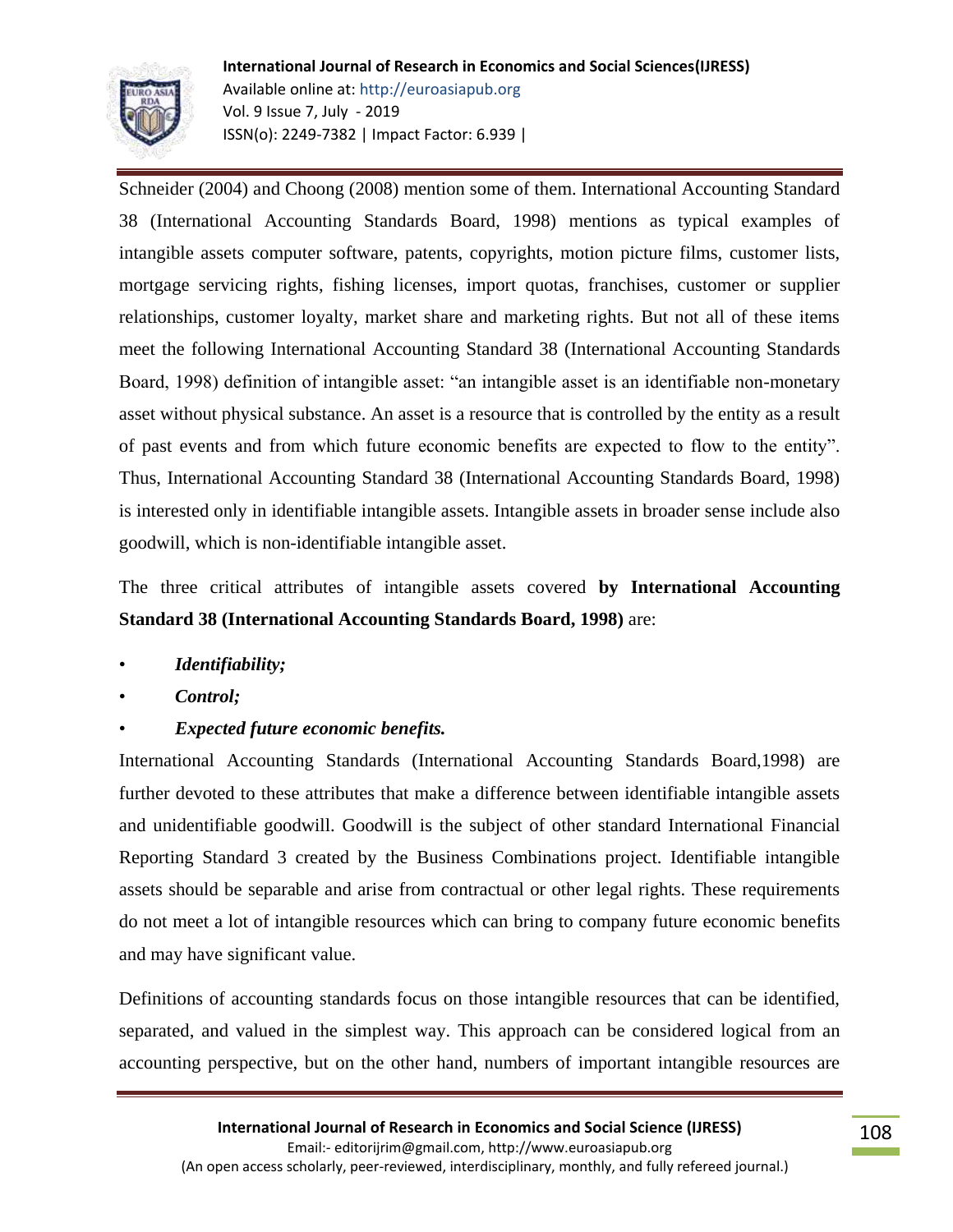

simply regarded part of goodwill or they are accountably unrecognized. According to Córcoles (2010), the intangible assets can be grouped into visible and hidden, depending on whether they are accountably recognized. Within hidden intangible assets we can find internally generated unidentifiable intangible assets.

The fact that many intangible resources do not meet the conditions for intangible assets mentioned in accounting standards is noted also by Caddy (2000). He distinguishes between intangible assets and intellectual assets. Intellectual assets are hardly identifiable separately, determining their value is more difficult than for intangible assets and their value is also more volatile. Malhotra (2000) states that the worth of knowledge assets is hidden by current accounting and reporting practices.

Up to now there is no established and universally accepted definition of knowledge assets. Boisot (1998, pp. 3) defines knowledge assets as "stocks of knowledge from which services are expected to flow for a period of time that may be hard to specify in advance". This definition clearly says that knowledge assets are just knowledge, not everything intangible. It means that knowledge assets are subset of intangible assets in the broad sense – intangible assets including identifiable and unidentifiable assets.

## **2.3. Relations between components of intangibles**

Based on the above described differences and relations between the basic terms in the field of intangibles, the Figure 1 was created.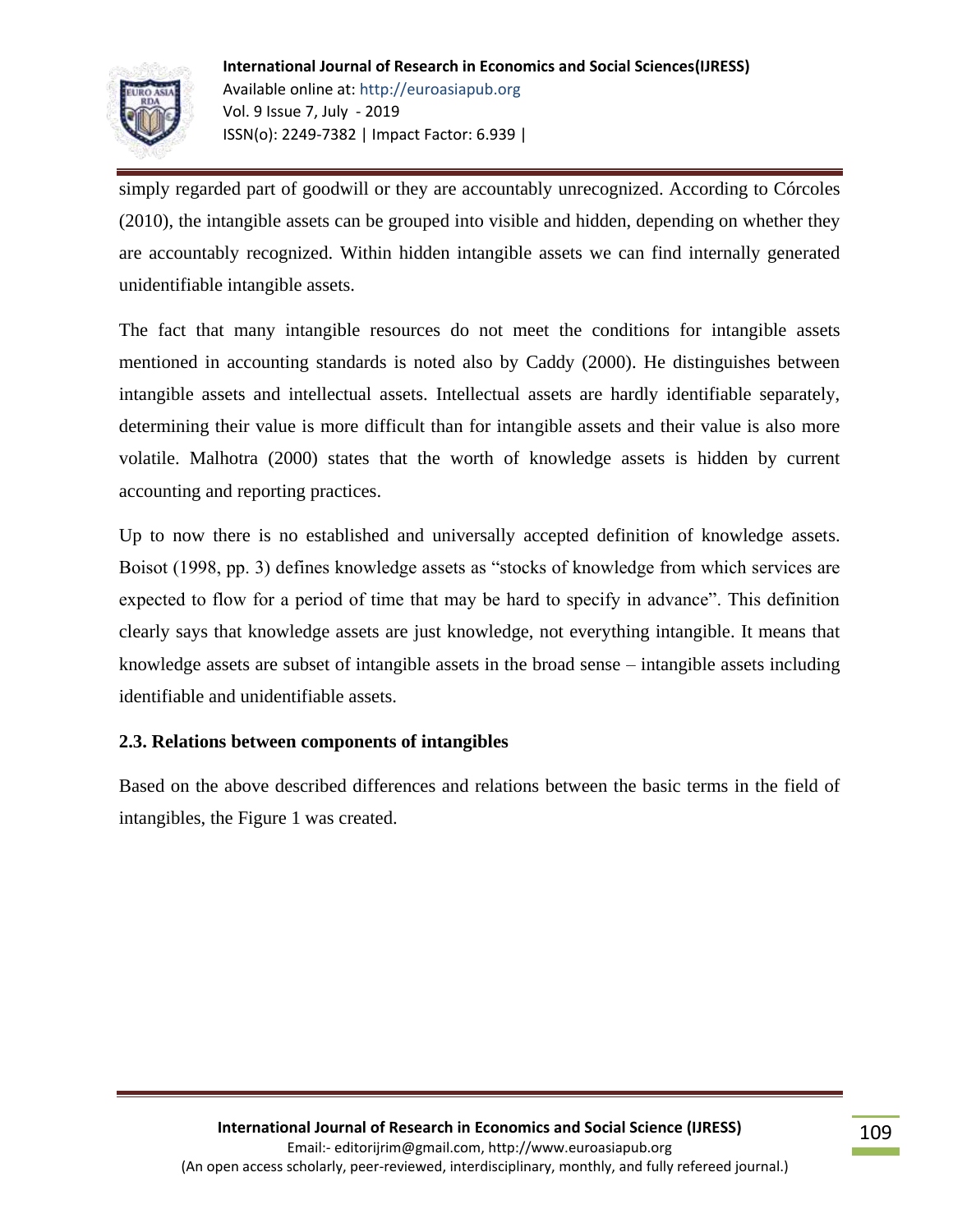# **International Journal of Research in Economics and Social Sciences(IJRESS)** Available online at: http://euroasiapub.org Vol. 9 Issue 7, July - 2019 ISSN(o): 2249-7382 | Impact Factor: 6.939 | **Intangibles** Intangible assets / Intangible liabilities Intellectual capital Identifiable intangible Goodwill assets Structural capital Relational capital Human capital Tacit knowledge assets Explicit knowledge assets Other structural assets Implicit knowledge assets

## **Figure 1. Relations between components of intangibles**

Other human assets

Intangibles are composed of intangible assets and liabilities. Intangible assets and intellectual capital usually describe the same group of assets. In accordance with International Accounting Standard 38 (International Accounting Standards Board, 1998) intangible assets are divided into identifiable intangible assets and goodwill. Intellectual capital is typically divided into human, structural, and relational capital. Knowledge assets are subset of intangible assets and intellectual capital. Tacit and implicit knowledge assets are parts of human capital; explicit knowledge assets are components of structural capital.

#### **2.4. Valuation of intangibles**

The valuation of intangibles is very complicated. This is despite the fact that there are many methods that have been proposed for that purpose. This paper is interested only in the methods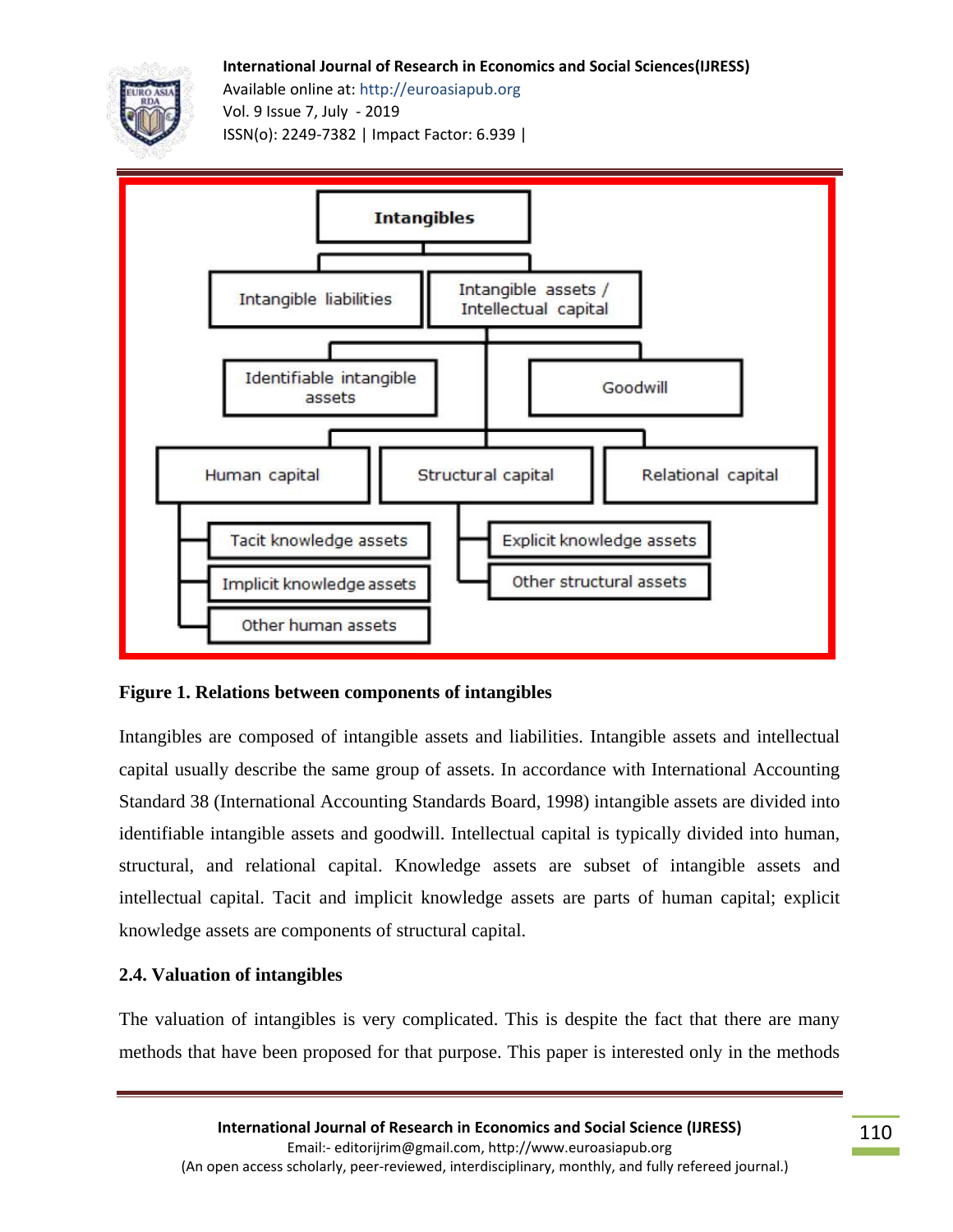

dedicated to valuation of individual intangible resources – or small groups of intangibles – in financial terms.

Thornton (2013) lists three broad approaches for estimating fair values and the most used methods for financial valuation of intangible assets:

market approach – the sales transactions comparison method, the market multiples method;

• income approach – the relief-from-royalty method, the comparative income differential method, the multi-period excess earnings method, the direct cash flow method;

• cost approach – the reproduction cost method, the replacement cost method.

Market methods are based on recent similar transactions and market prices of similar intangibles assets. These data are rarely available, so market approach has only limited use in practice.

The reproduction cost method estimates the costs incurred to reproduce the intangible asset in its acquisition date condition and the replacement cost method represents the costs to acquire a substitute asset of comparable utility today. Thornton (2013) states the cost approach is less widely accepted than market and income approach, especially because it ignores future economic benefits.

The relief-from-royalty method values the intangible asset by discounting royalty payments which the acquirer would have had to pay in an arm's length licensing arrangement to secure access to the same rights. The comparative income differential method (CIDM) estimates the value of the intangible assets as the difference between the value of the business with and without this asset. If reliable direct measurement of future economic benefits is not possible for some intangible assets, then the multiperiod excess earnings method (MEEM) can be used. This method starts with total expected income for a business or group of assets. After the charges for all the other assets are deducted, we get a residual income connected with intangible asset under valuation (Thornton, 2013). The direct cash flow method discounts expected cash flows coming from the intangible asset.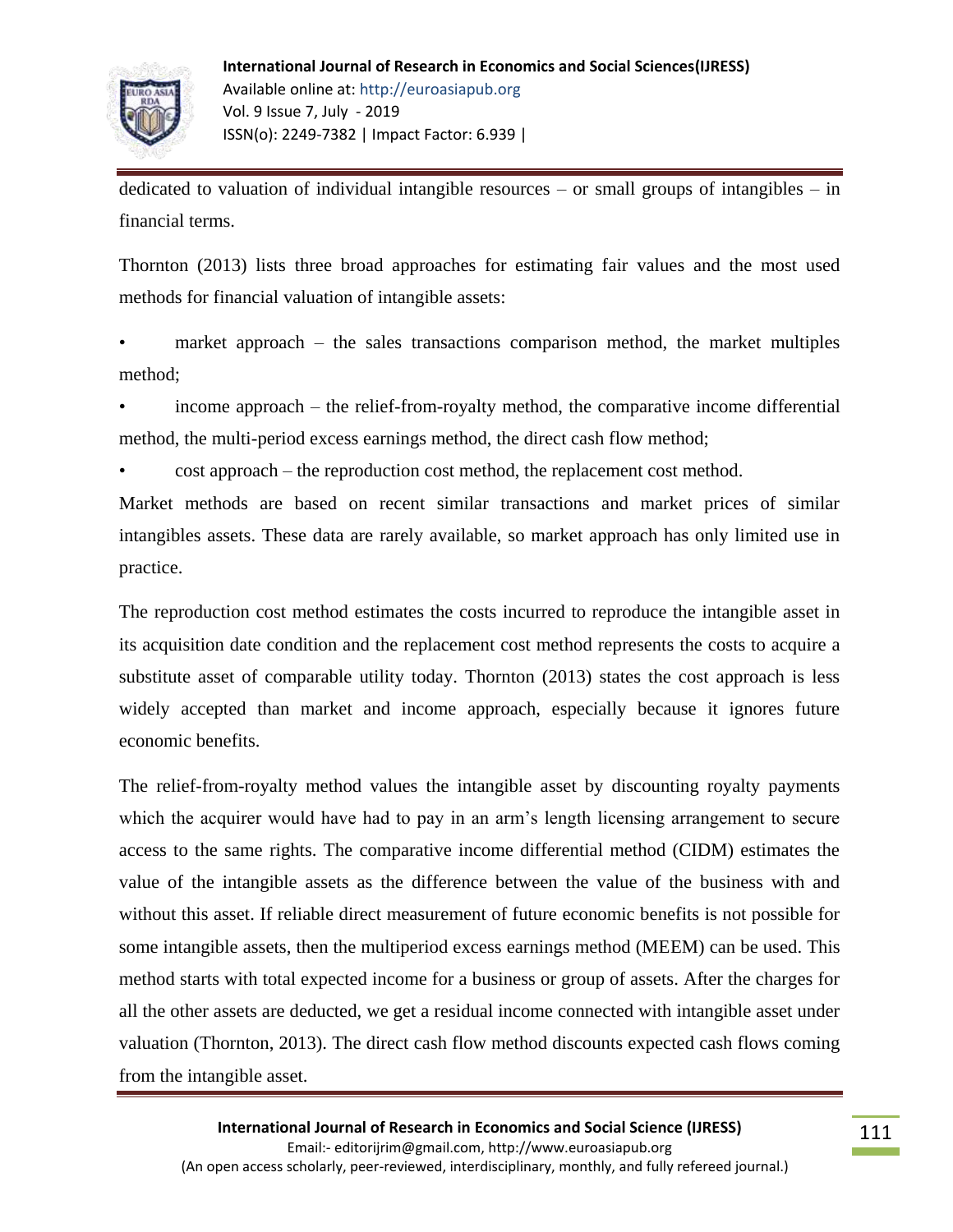

Lagrost, Martin, Dubois and Quazzotti (2010) propose more complex classification and listed some other methods used for valuation of intellectual property.



**Figure 2. Major approaches for valuation of intangibles (Lagrost et al., 2010)**

From quantitative approaches the group of option approaches has not been mentioned yet. It includes for example the real options method based on the Black-Scholes formula, the Monte Carlo method, and the binomial expansion based on decisional tree (Lagrost et al., 2010). There are also semiqualitative approaches for measuring intangibles assets. Verbano and Crema (2013) mention some articles adopting semi-qualitative method and propose an integrated framework for intangible capital measurement following a semi-qualitative approach.

Forty-two other methods for intangibles measurement are listed by Sveiby (2010), whilst thirteen of them are categorized as direct intellectual capital methods, which should estimate the monetary value of intangible assets by identifying its various components. Some of these methods are interested only in human capital – they are HRCA – Human Resource Costing and Accounting (Flamholtz, 1985; Johanson, 1996), HRS – Human Resource Statement (Ahonen, 1998), and Dynamic Monetary Model (Milost, 2007). Citation-Weighted Patents developed by Dow Chemical and described by Bontis (2001) are focused only on patents and intellectual property. Method of Sullivan (2000), IVM – Inclusive Valuation Methodology (M'Pherson & Pike, 2001), and EVVICAE – Estimated Value Via Intellectual Capital Analysis (McCutcheon, 2008) do not evaluate individual intangible assets. The Value Explorer (Andriessen & Tissen, 2000) and Total Value Creation are interested in core competencies and valuecreating activities respectively. Both methods propose use of discounting cash flow method (Stone & Warsono, 2004). Discounted cash flow method is suggested also by Nash (1998) in his Accounting for the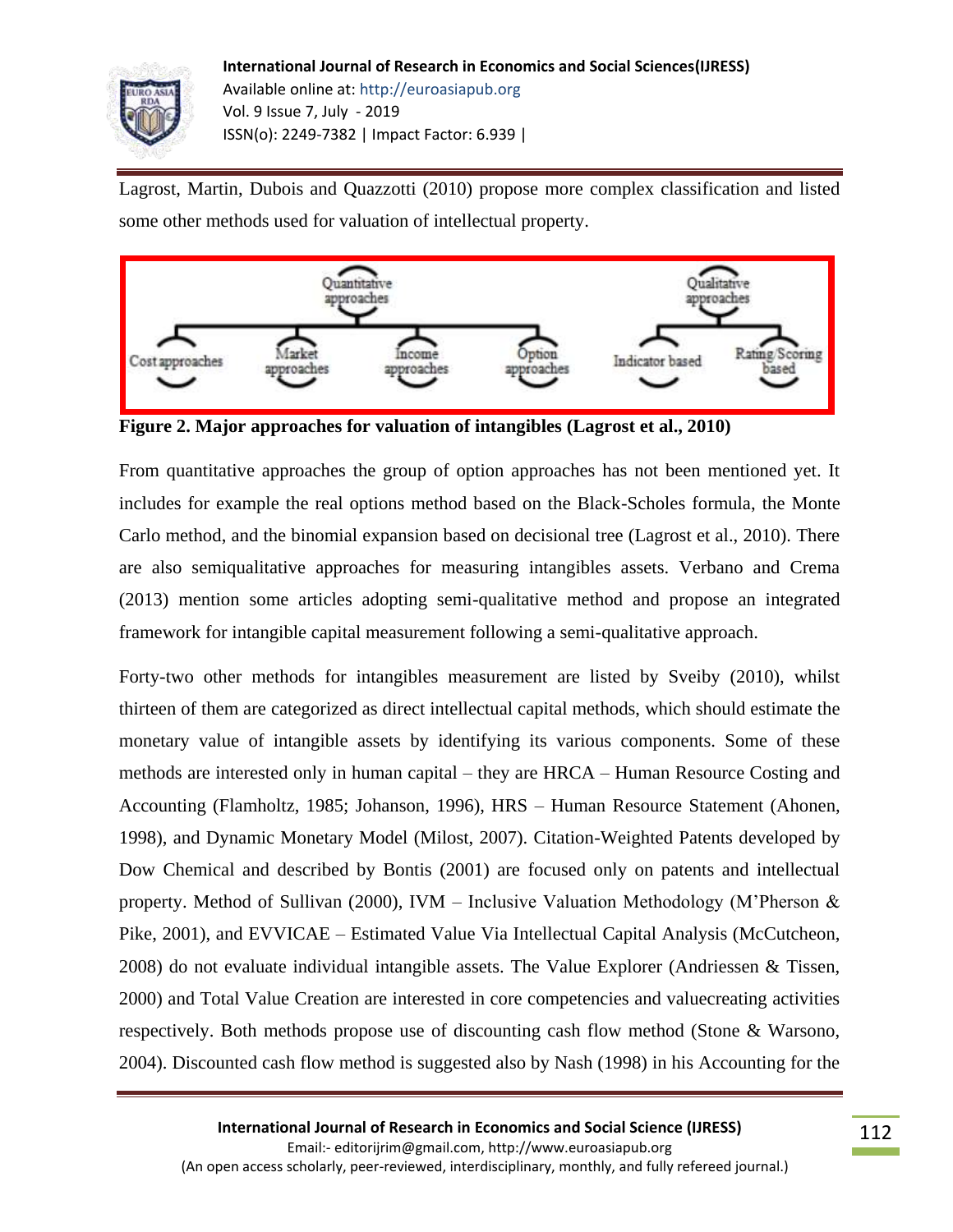

**International Journal of Research in Economics and Social Sciences(IJRESS)** Available online at: http://euroasiapub.org Vol. 9 Issue 7, July - 2019 ISSN(o): 2249-7382 | Impact Factor: 6.939 |

Future. Brooking (1996) recommends traditional approaches – cost, market, and income – for financial valuation of intangible assets. FiMIAM – Financial Method of Intangible Assets Measurement (Rodov & Leliaert, 2002) calculates realised intellectual capital and based on top managers' suggestions divides this value between the most important components of intellectual capital. A big disadvantage of this relatively simple method is a high degree of subjectivity. All these thirteen methods can be useful, but they do not bring an important contribution to financial valuation of individual intangible assets. They have not replaced traditional methods which are still preferred in this field.

# **3.1. VALUATION OF IDENTIFIABLE INTANGIBLE ASSETS**

According to International Accounting Standard 38 (International Accounting Standards Board, 1998), an intangible asset shall be measured initially at cost. Cost of a separately acquired intangible asset comprises its purchase price and any directly attributable cost of preparing the asset for its intended use.

International Accounting Standards Board (1998) states that for intangible assets acquired in business acquisitions the cost is its fair value at the acquisition date. The most reliable estimate is quoted market price in an active market. But such a price is rarely available for intangible assets. Then the fair value can be estimated based on the price of recent similar transaction. If there is no active market for an intangible asset, fair value is the amount that the entity would have paid for the asset, at the acquisition date, in an arm's length transaction between knowledgeable and willing parties, on the basis of the best information available. In determining this amount, the outcome of recent similar transactions can be used and multiples may be applied.

Finally, according to International Accounting Standards Board (1998) the entity may estimate the fair value using techniques such as discounting estimated future net cash flows from the asset or estimating the costs that an entity avoids by owning the intangible asset and not needing: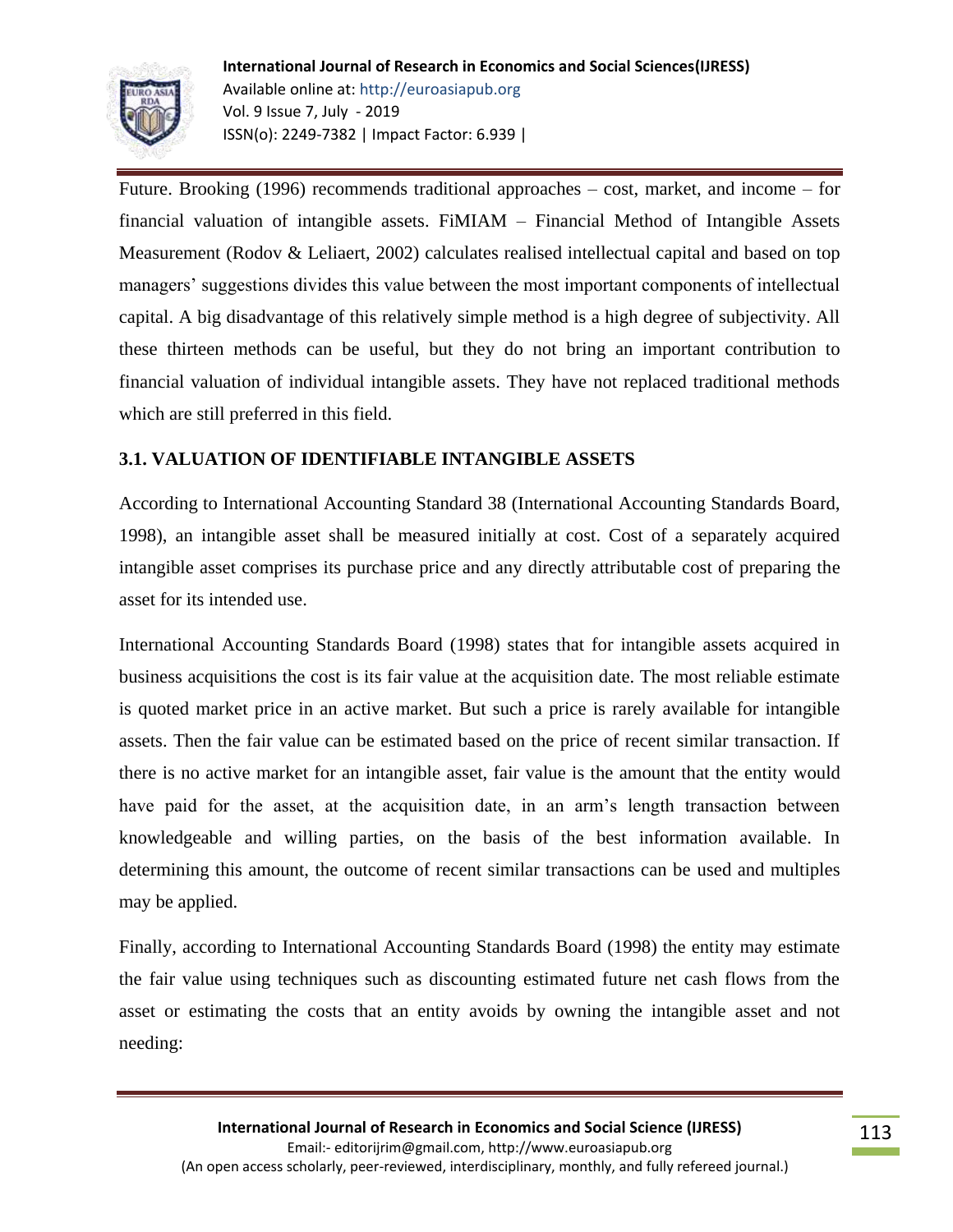

- to license it from another party in an arm's length transaction;
- to recreate or replace it.

After the initial measurement, intangible assets are later valued by following models:

• cost model – initial cost less accumulated amortization and impairment losses;

• revaluation model – revalued amount based on fair value less any subsequent amortization and impairment losses – applied if fair value can be determined from an active (International Accounting Standards Board, 1998).

As mentioned earlier, goodwill is not considered as an identifiable intangible asset. It is measured as the difference between the market value of an entity and the carrying amount of its identifiable net assets at any time. Expenditure to acquire or generate non-identifiable intangible assets internally is recognized as an expense when it is incurred (International Accounting Standards Board, 1998).

#### **3.2. Valuation of knowledge assets**

For valuation of knowledge assets it is important to identify organisation knowledge and knowledge of employees first.

#### **3.2.1. Tacit and implicit knowledge**

To evaluate the group of knowledge of the employee, it is necessary to separate knowledge from other parts of human capital. If we want to evaluate his/her particular knowledge, then we have to isolate this knowledge from his/her knowledge base. It means that value of tacit and implicit knowledge cannot be easily derived from wages, and it seems to be even more problematic to determine what increases in financial flows they will cause.

Possible options for their valuation are:

- cost approach estimate how much it would cost to gain this knowledge;
- market approach and income approach estimate a change in the employee's wage offered in the market due to the specific knowledge and calculate its current value – for instance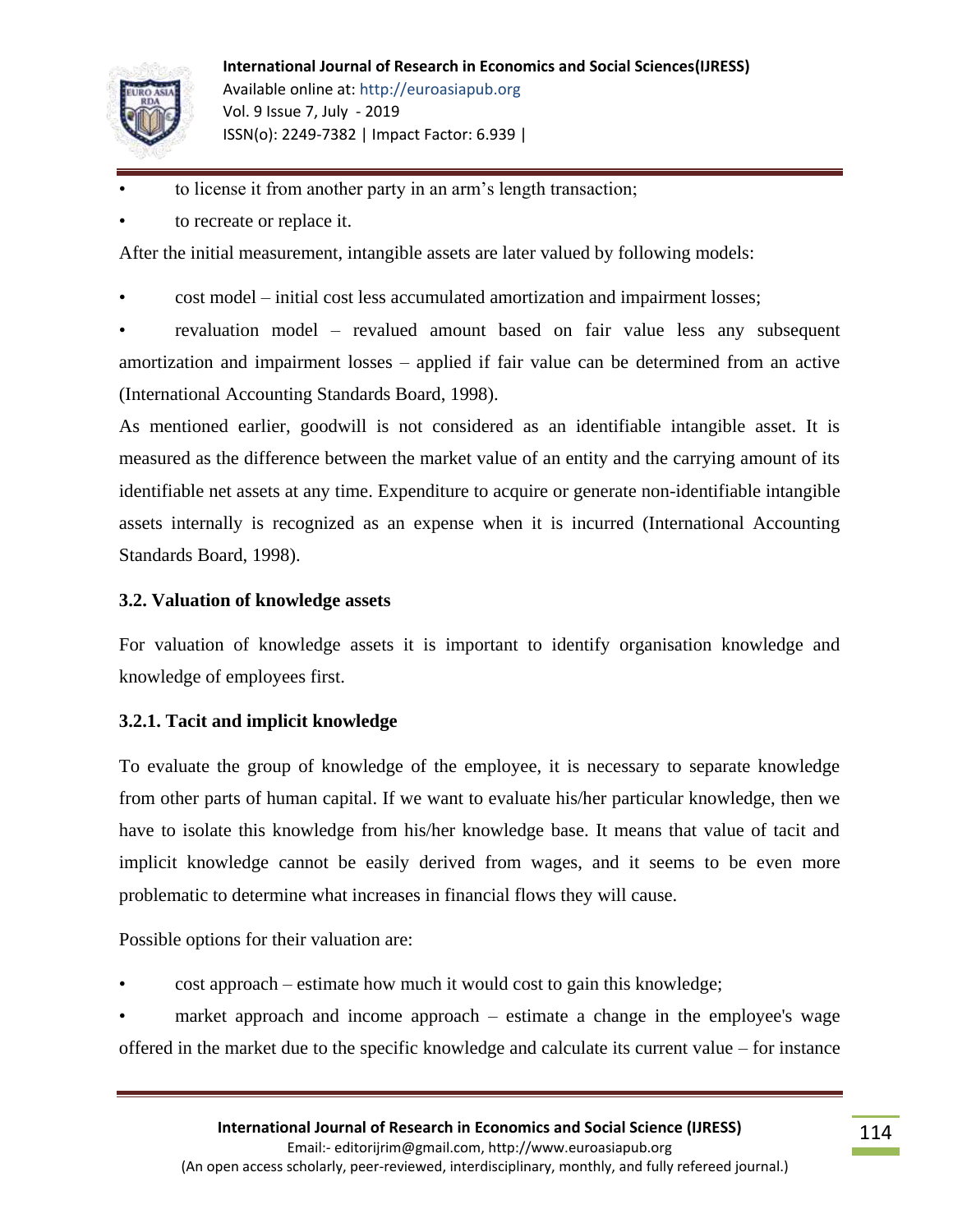

what is the difference between the average salary offered for an economist with knowledge of English and German and for the economist only with knowledge of English; Saiz and Zoido (2005) estimate wage premium for college graduates who can speak a second language; based on this paper The Economist (2014) come with calculation of its value at retirement – it is a good example of this approach.

# **3.2.2. Explicit knowledge**

Explicit knowledge includes all recorded and stored knowledge of an organization.

Basic types of explicit knowledge are the following:

intellectual property;

• other knowledge such as documented knowledge, product specifications, manuals, technical documentation, written processes and procedures, instructions, recipes, formulas, models, schematics, diagrams, designs, concepts, prototypes, algorithms, scripts, in-house developed software.

For intellectual property measurement the methods mentioned by Lagrost et al. (2010) can be used. Market and income approaches should be preferred.

Use of market approach for other knowledge assets is usually limited. If it is possible to reliably estimate cash flows caused by these intangible assets, then the income approach is a better choice than the cost approach.

Another way for measuring the knowledge assets, especially organizational processes, is knowledge value added analysis. It was proposed by Kanevsky and Housel (1998). It identifies the core processes of organization and determines the knowledge required to execute each process.

Common measures used to estimate this amount of knowledge are:

- the time required to learn the process;
- the number of process instructions;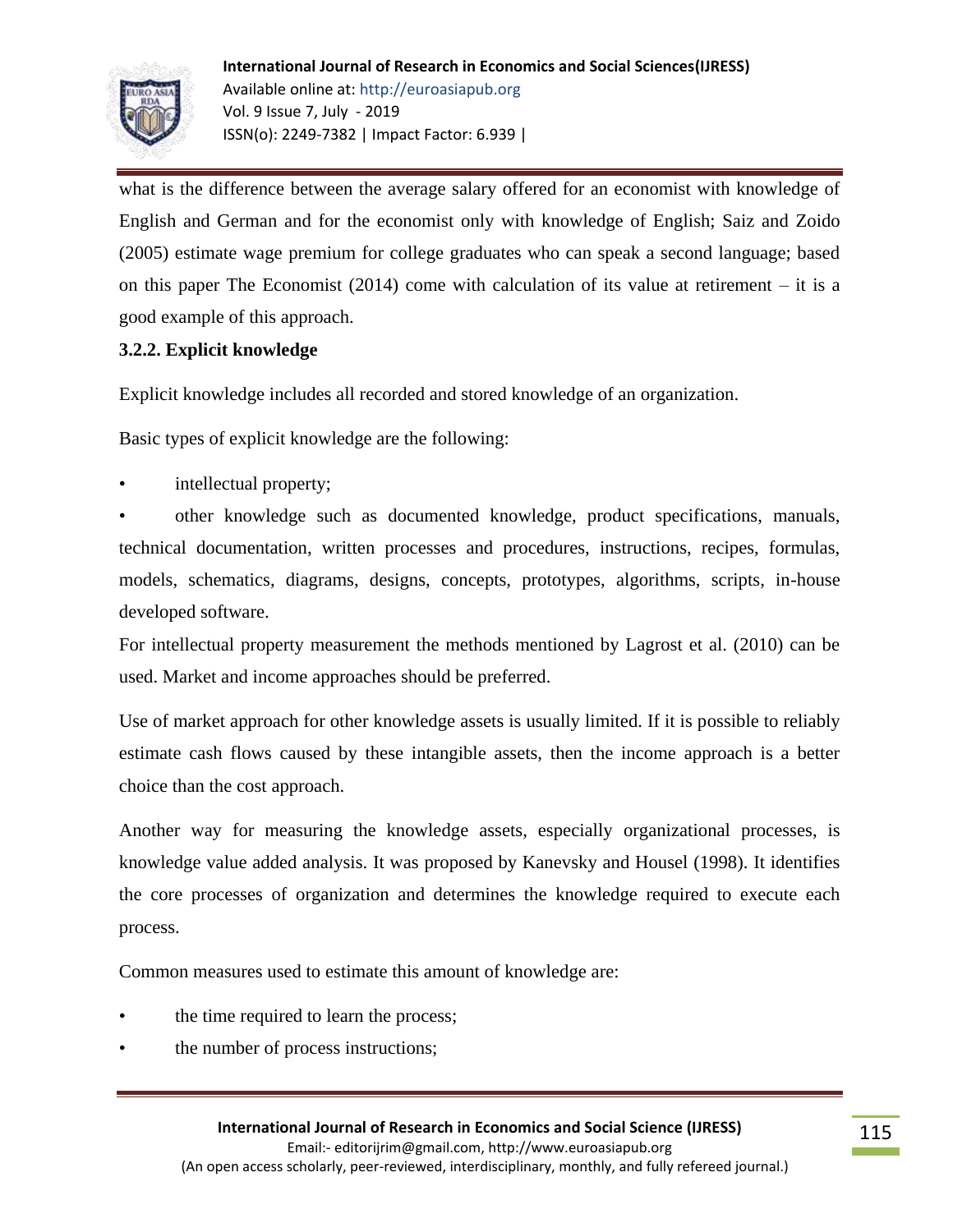

the length of the sequence of binary questions  $-$  bits  $-$  required to complete the process (Marr, 2005).

Knowledge value added analysis assigns the revenues and costs to organizational processes and compare them in terms of relative productivity. According to Rodgers (2003) knowledge value added analysis methodology provides an objective measure of knowledge asset performance, but it falls short in capturing value for mergers, acquisitions, purchase or sale of separable assets, lawsuits involving intellectual property infringement, tax liability, and corporate alliances. This statement indicates that usage of knowledge value added analysis for valuation of all knowledge assets is unrealistic. On the other hand, this methodology seems to be an interesting way to measure and compare effectiveness of organisational processes.

# **3.3. Valuation of intellectual capital**

As it was already mentioned, intellectual capital has three basic components:

- human capital;
- structural capital;
- relational capital.

## **3.3.1. Human capital**

For a valuation of human capital there are a wide range of methods. These methods are related to quite popular concept of HRA (Human Resource Accounting) or HRCA (Human Resource Costing and Accounting). Rao (2014) divides approaches to HRA into two groups: cost based and value based approaches. When talking about the most famous models of the valuation of human resources we have to mention the models of Lev and Schwartz (1971), Flamholtz (1971, 1972), Morse (1973), Jaggi and Lau (1974), Ogan (1976), Cascio (1996), Boudreau (1998), and Dobija (1998).

Lev and Schwartz (1971) propose following formula for calculating the value of individual employee: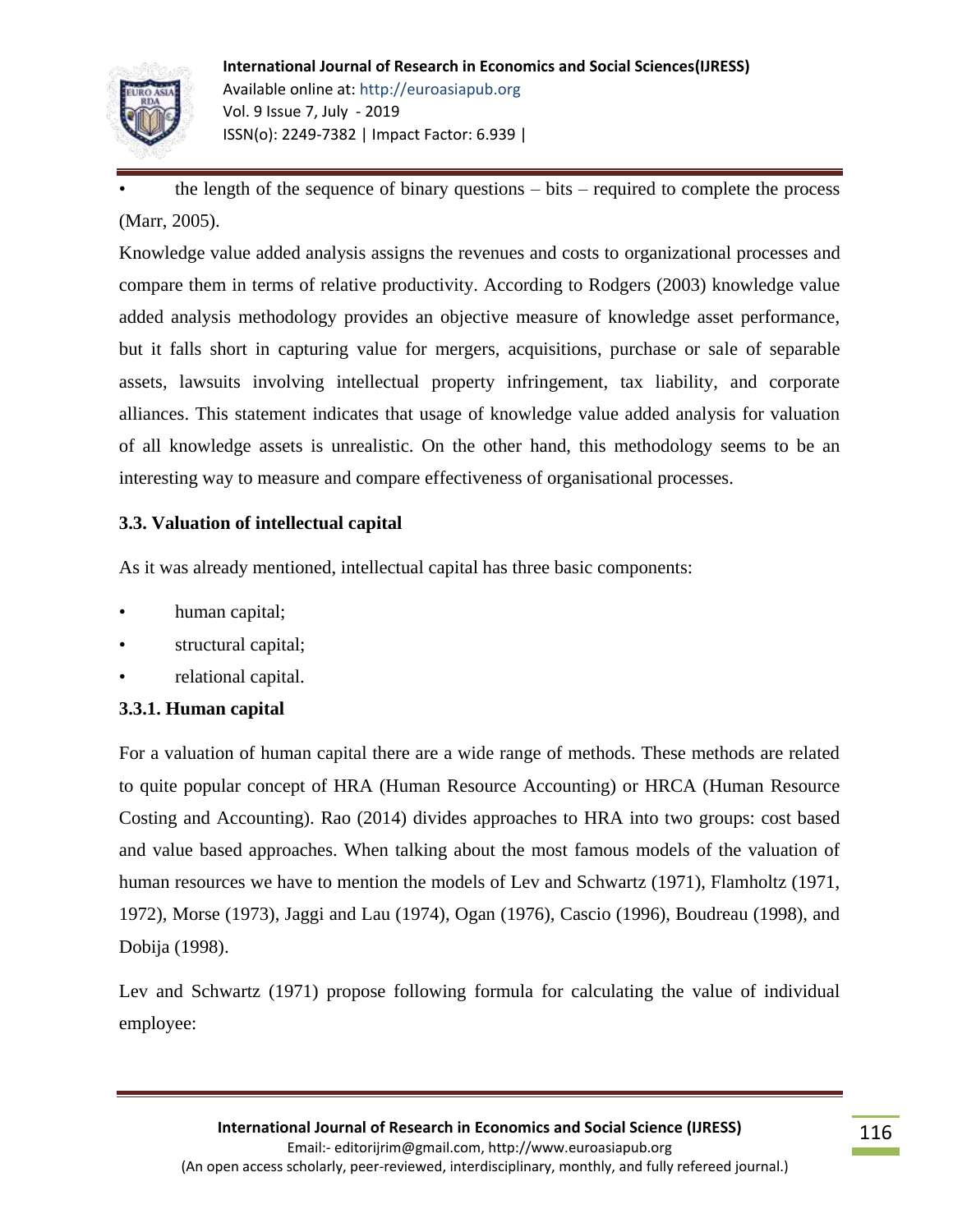

**International Journal of Research in Economics and Social Sciences(IJRESS)** Available online at: http://euroasiapub.org Vol. 9 Issue 7, July - 2019 ISSN(o): 2249-7382 | Impact Factor: 6.939 |

> $E(V_{\tau}) = \sum_{t=\tau}^{T} P_{\tau}(t+1) \sum_{t=\tau}^{t} \frac{I_{t^{*}}}{(1+r)^{t-\tau}}$  $(1)$

where:  $E(V_{\tau}*)$  – the human capital value of a person *tyears* old;

*P* $\tau$  (*t*) – probability of a person dying at age *t*;

 $I_i$ <sup> $*$ </sup> – estimates of the person's future annual earnings up to retirement;

*r* – discount rate specific to the person;

*t* – retirement age.

Lev and Schwartz (1971) assume that the employee will be working for the company until his death or until retirement. The possibilities of promotion, transfer to another position or leaving the organization for other reasons than death or retirement were taken into account by Flamholtz (1971, 1972).

Valuation of all employees on individual basis is very problematic for big organisations. Built on the models of Lev and Schwartz (1971) and Flamholtz (1971), Jaggi and Lau (1974) propose human resource valuation on a group basis. They claim that for the homogenous groups of employees it is easier to predict career movements and probability of leaving the company.

They calculate the expected economic value of employees as follows:

$$
[TV] = [N] \cdot \sum_{n=1}^{\infty} r^n [T]^n [V]
$$
 (2)

where:

[*TV*] – total expected economic value of employees;

 $[T]$ <sup>n</sup> – matrix of transitional probabilities aftern time periods;

 $[N]$ – vector  $[N_1, N_2, \ldots, N_k]$ ,  $N_i$  being the number of employees in rank *i* at time  $t_0$ ;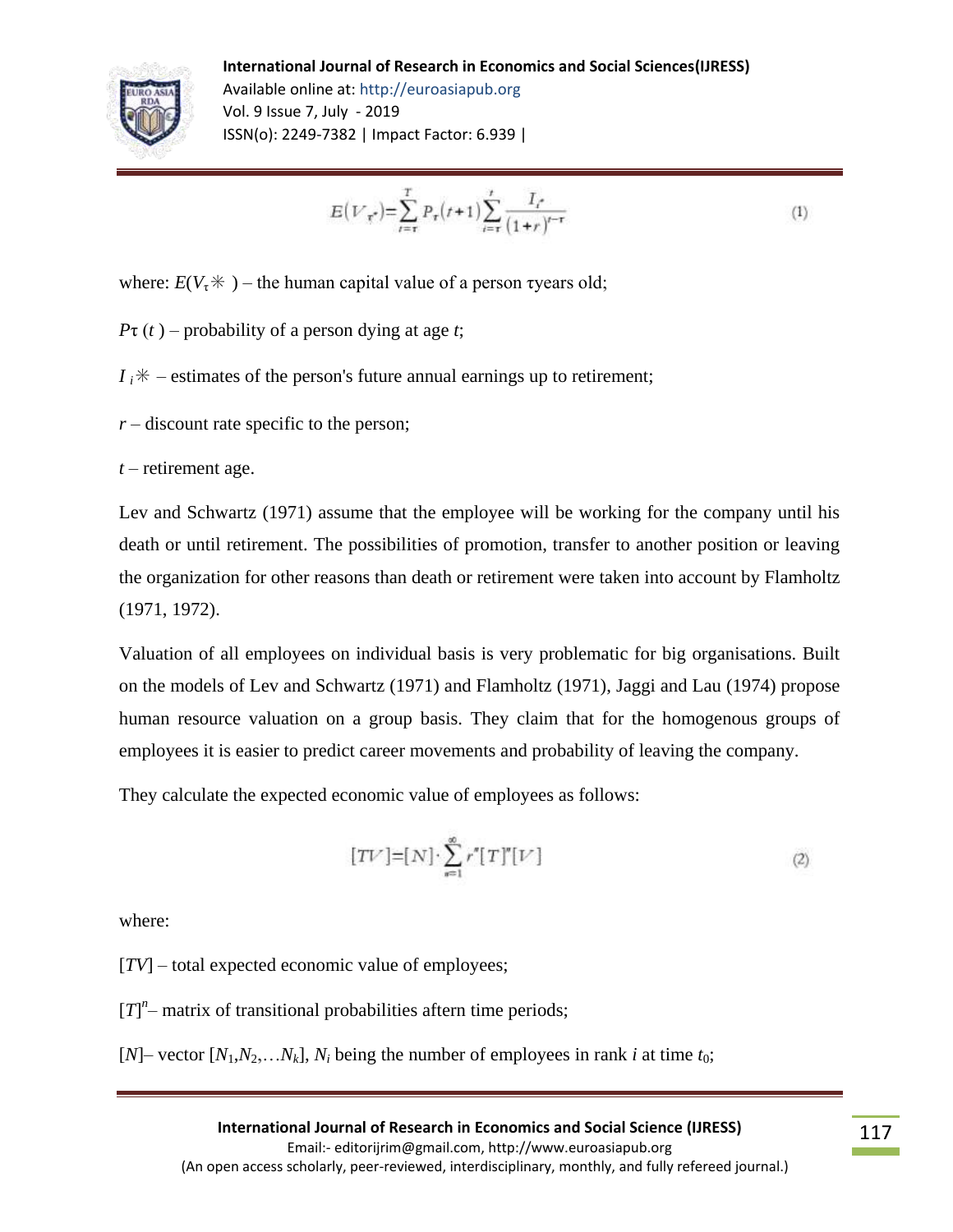

 $[V]$ – vector  $[V_1, V_2, \ldots, V_k]$ ,  $V_i$  being the economic value of an employee of rank *i*;

- *n*  number of periods;
- *r*  discount rate;
- *k*  number of different ranks in the firm.

Mentioned models may be applied to estimate the value of individual employee or group of employees. Evaluation of individual parts of human capital is more challenging. The cost approach seems to be the easiest way to do it.

# **3.3.2. Structural capital**

Knowledge falling under this category was already mentioned. Furthermore it comprises intangible assets to the four basic groups.

Organizational structure, corporate culture, rules, norms, and routines perform as the first group. These assets usually cannot be sold separately, but they may be acquired by franchising. Therefore their valuation can be based on expected cash flows from potential franchising. Of course, the value of some other intangible assets should be deducted from the value of franchising. To solve this problem the MEEM may be used. In many cases these intangibles have very low value for other organisations.

The second group is created by customer list, databases, and relevant information. If a duplicate is easily obtainable the fair value of customer list and similar databases is often estimated by cost approach. If these databases or information are not easily reproduced, or they represent a key advantage of the business, the income approach may be more appropriate (Thornton, 2013).

Website and domain name are involved in the third group. Value depends on usage. Thornton (2013) recommends income approach such as the relief-from-loyalty method if the domain names are frequently the subject of licensing arrangements and CIDM or MEEM if the business relies heavily on internet revenues. In other cases, especially when financial flows do not exist or their estimation is impossible, the value can be determined by cost approach.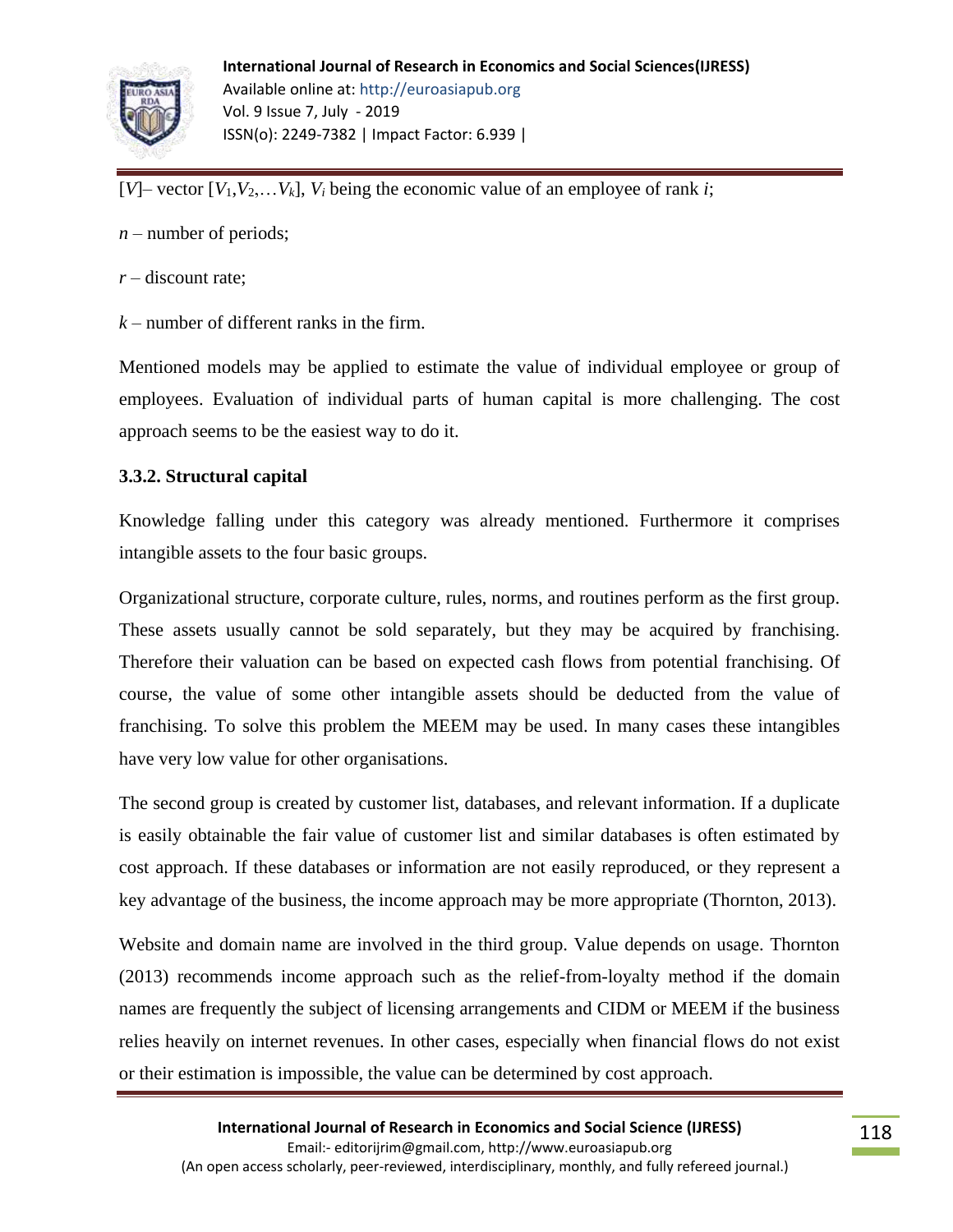

Commercial software and information systems are the substance of the fourth group. Their valuation is usually based on market prices.

# **3.3.3. Relational capital**

Relational capital consists of relations with customers, suppliers and partners, image, brand, reputation, customer loyalty and satisfaction, connections with suppliers, distribution channels, franchising and licensing agreements, etc.

Many of these intangible assets cannot be easily transferred from one entity to another, especially organisation relations with other parties. It is practically impossible to buy them. We can try to estimate their fair value through incremental financial flows or other income methods, but this task is very challenging. Therefore relational capital is usually measured by nonfinancial indicators. However, some methods used for valuation in financial terms exist.

Franchising and licensing agreements can be valued through discounting expected cash flows or relative valuation models (Damodaran, 2008).

For brand equity valuation, Salinas and Ambler (2009) present several models divided into three traditional groups on the cost, market and income methods. Salinas and Ambler (2009) cannot find current providers of cost methods and market methods have only limited use according to them. They compare income methods based on several criteria and list their advantages and disadvantages. Final choice of the method depends on the aim of valuation.

Valuation of reputation is easiest in its loss. After the scandal such as the Deepwater Horizon oil spill, the decline in the BP company's value largely corresponds to the loss of the reputation. Otherwise, it can be estimated from customer or market surveys. Customer surveys, market surveys, competitive analysis, and evaluation of ROI are methods suggested for measurement of some parts of relational capital by Brooking (1996).

Léger (2010) proposes the valuation of relational capital based on relational investments. Relational investments are investments to build and sustain network of suppliers and they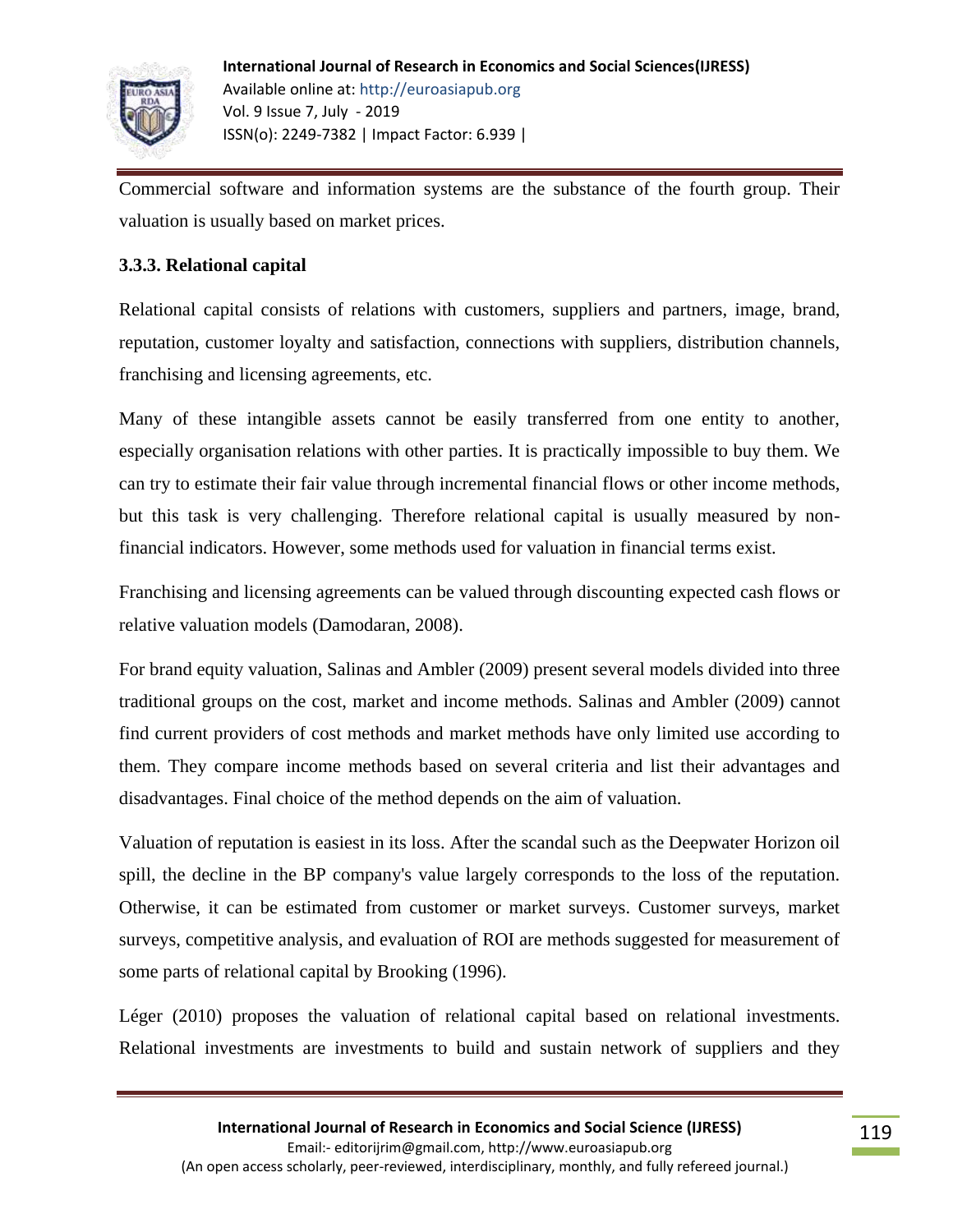

include investments to finding competitive and innovative suppliers, establishing relationships, aligning business processes, training partners and, when necessary, managing conflicts and renewing agreements.

He calculates the value of relational capital as follows:

$$
URC_{MV} = \alpha + \theta(URI_t) \tag{3}
$$

where:

 $URC_{MV}$  – market value of the upstream relationship capital;

*θ* – industry's average expected return on relational investments;

 $URI<sub>t</sub>$  – total relational investments.

Abnormal return on relational investments can be achieved by the company. It is the difference between an individual performance and the average market performance (Léger, 2010).

## **4. CONCLUSION**

A lot of papers were published about intangibles and their valuation. Nowadays it is needed to find the consensus between them. In this paper our view on intangibles and related terms is presented. Intangibles comprise intangible assets and intangible liabilities. International Accounting Standards are interested only in identifiable intangible assets which have to fulfil the requirements of identifiability, control, and existence of expected future economic benefits. Other intangible resources are part of goodwill. Knowledge assets are stock of knowledge, so they are a subset of intangible assets in the broad sense. More popular is concept of intellectual capital. It is composed of three parts: human, structural, and relational capital.

Valuation of intangibles is still a very complicated task, although many different methods have been already proposed. Basic methods for valuation of individual components of intangibles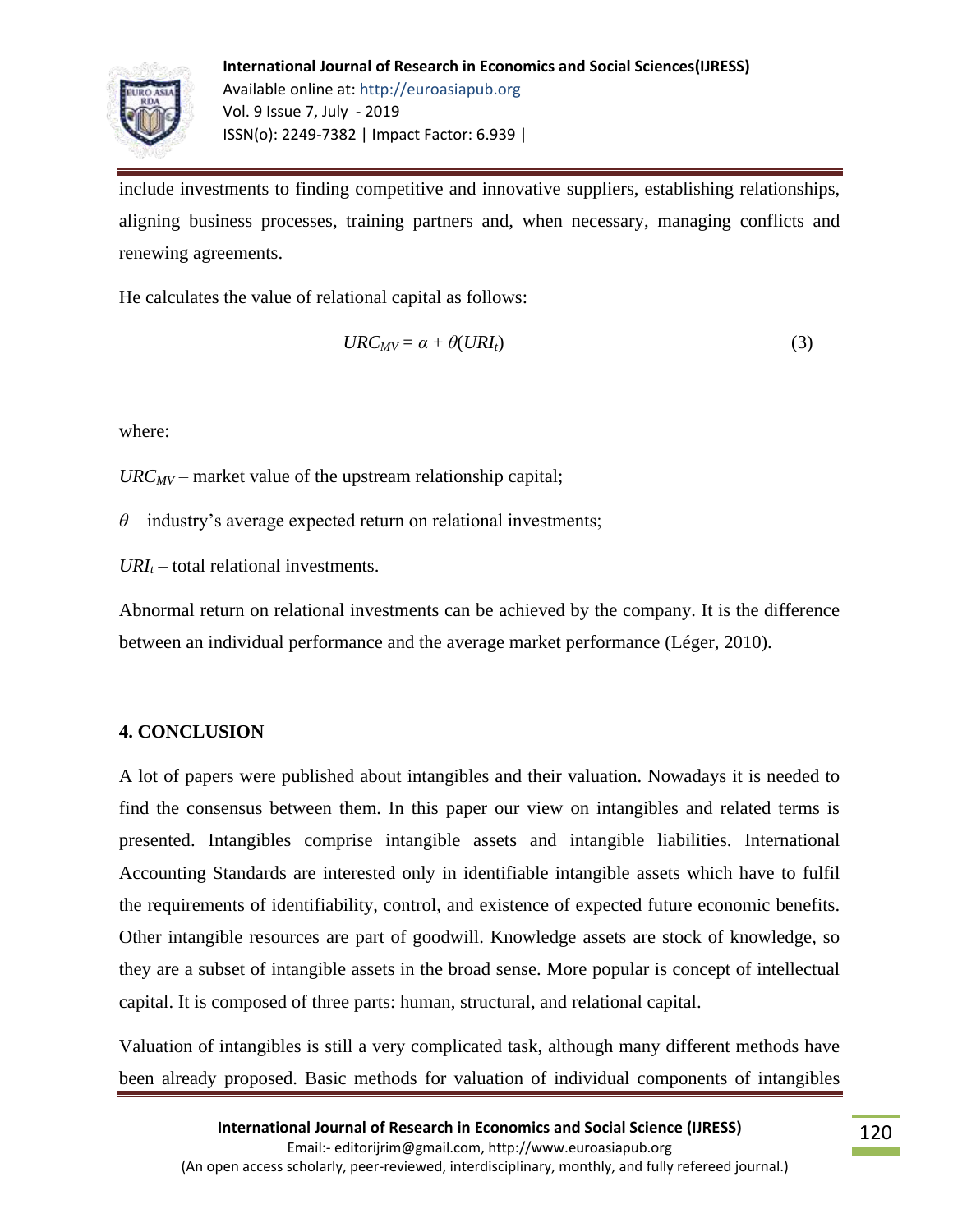

and intellectual capital in monetary units were mentioned in this paper. For valuation of identifiable intangible assets the market, income, cost, and option approaches are used. In the chapters dedicated to knowledge assets and intellectual capital, their basic components are listed with some methods suggested as applicable and appropriate for their valuation.

The interest of academics and practitioners should be given to valuation of intangibles liabilities, which are usually overlooked. However, they are important part of intangible statement in many cases. Volkswagen is a good current example of company with a bad reputation missing on the right side of its statement.

Widely accepted list of components of intangibles or intellectual capital with possible valuation methods and examples of their use would be very useful for organisations. The work presented by Thornton (2013) is a good illustration of this approach that should be followed and extended to whole intangibles.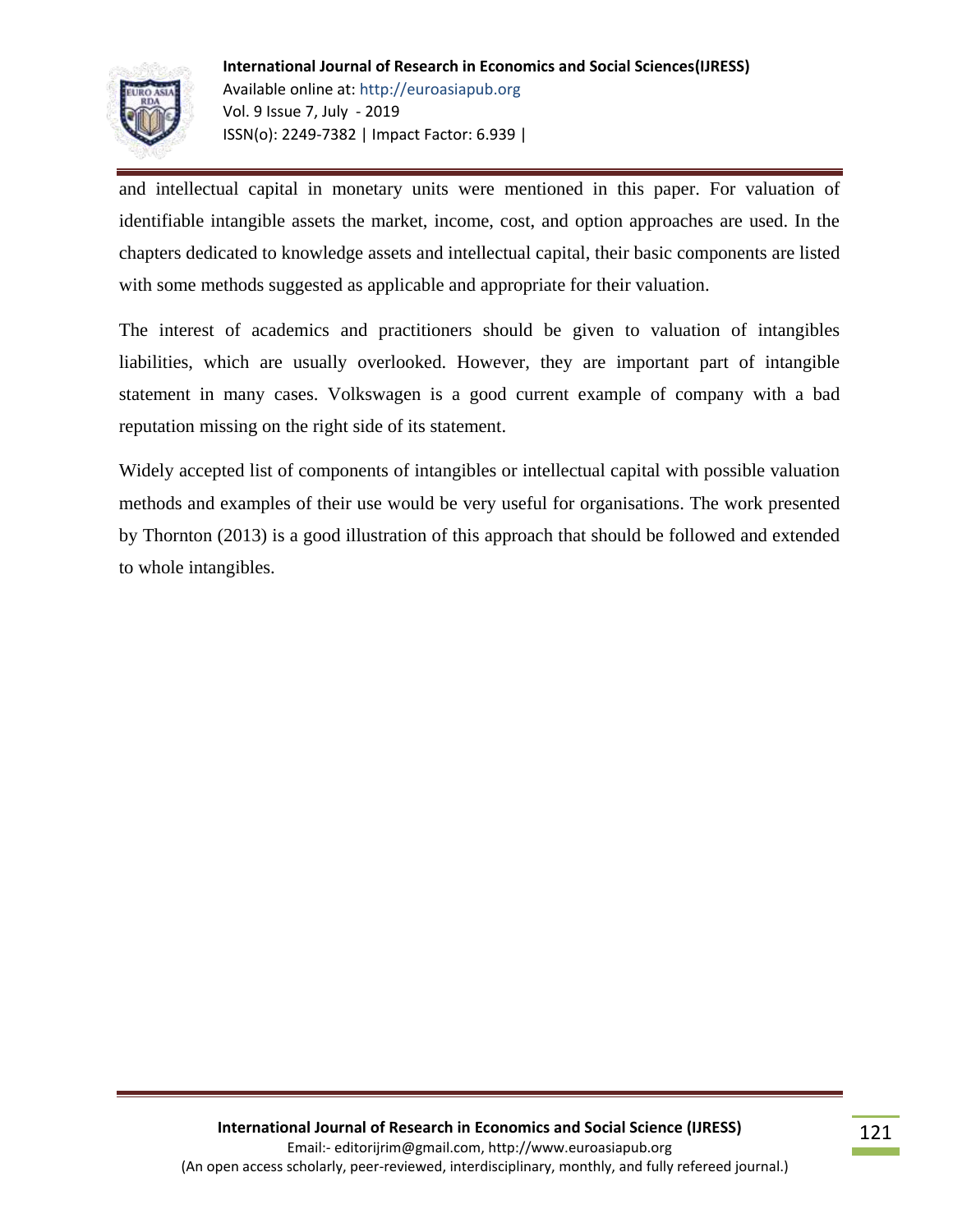

## **REFERENCES**

 Ahonen, G. (1998). *Henkilöstötilinpäätös: Yrityksen ikkuna menestykselliseen tulevaisuuteen*. Yrityksen Tietokirjat.

 Al-Musali, M.A.K., & Ismail, K.N.I.K. (2014). Intellectual capital and its effect on financial performance of banks: Evidence from Saudi Arabia. *Procedia – Social and Behavioral Sciences*, 164, 201-207. https://doi.org/10.1016/j.sbspro.2014.11.068

 Andriessen, D. (2004). IC valuation and measurement: classifying the state of the art. *Journal of intellectual capital*, 5(2), 230-242. https://doi.org/10.1108/14691930410533669

 Andriessen, D., & Tissen, R. (2000). *Weightless Wealth: Finding your real value in a future of intangible assets*. New York: Pearson Education.

 Becker, G.S. (2011). *The Oxford handbook of human capital*. Oxford: Oxford University Press.

 Boisot, M. (1998). *Knowledge assets. Securing Competitive Advantage in the Information Economy*. Oxford: Oxford University Press.

 Bontis, N. (1999). Managing organisational knowledge by diagnosing intellectual capital: Framing and advancing the state of the field. *International Journal of Technology Management*, 18(5-8), 433-462. https://doi.org/10.1504/IJTM.1999.002780

 Bontis, N. (2001). Assessing knowledge assets: A review of the models used to measure intellectual capital. *International journal of management reviews*, 3(1), 41-60. https://doi.org/10.1111/1468-2370.00053

 Boudreau, J.W. (1998). Strategic human resource management measures: Key linkages and the peoplevantage model. *Journal of Human Resource Costing & Accounting*, 3(2), 21-40. https://doi.org/10.1108/eb029046

 Brooking, A. (1996). *Intellectual Capital: Core Asset for the New Millenium Enterprise*. London: International Thomson Business Press.

 Caddy, I. (2000). Intellectual capital: Recognizing both assets and liabilities. *Journal of Intellectual Capital*, 1(2), 129-146. https://doi.org/10.1108/14691930010377469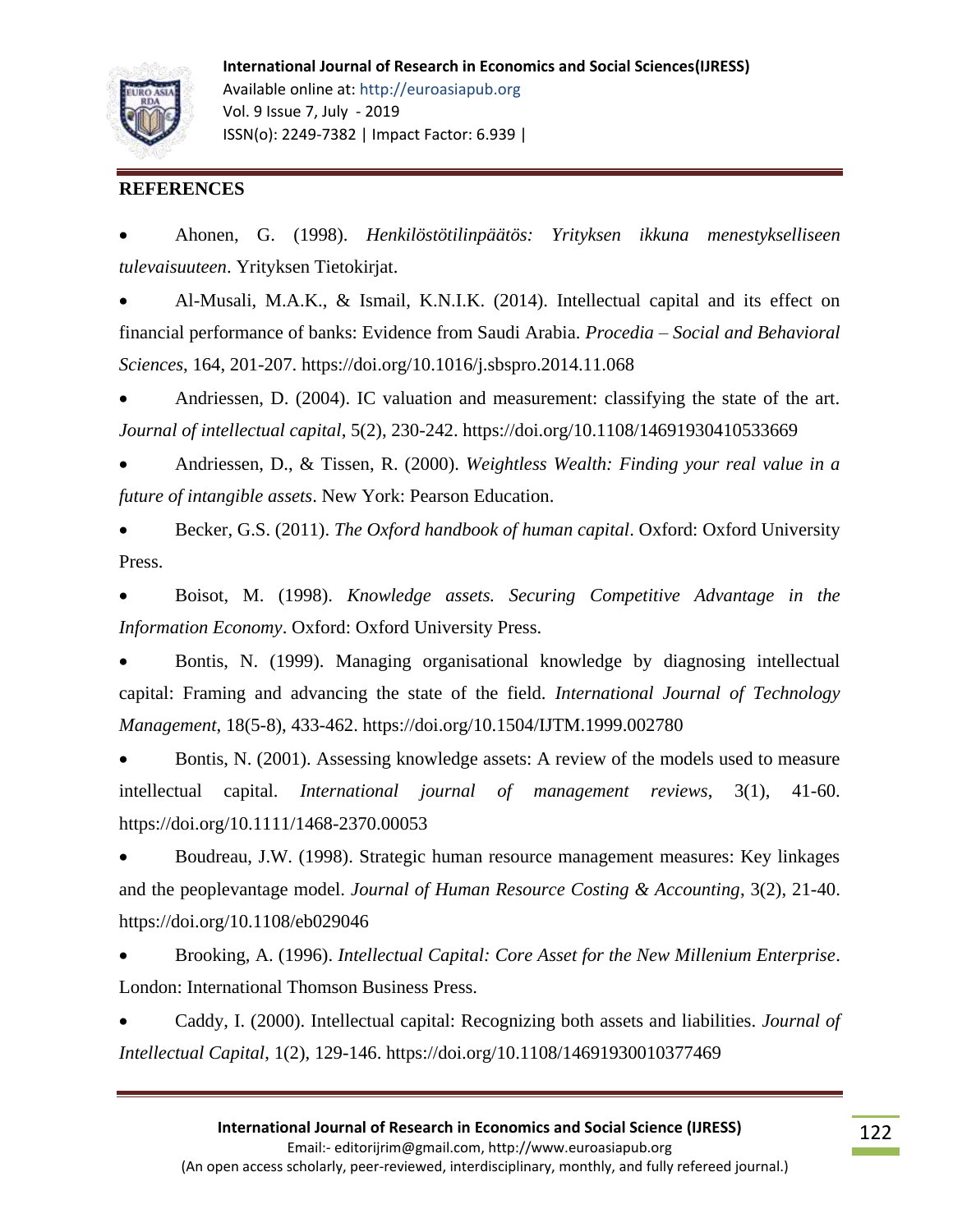

 Cañibano, L., Covarsí, M.G.A., & Sánchez, M.P. (1999). The value relevance and managerial implications of intangibles: A literature review. In *Measuring and reporting intellectual capital: Experiences, issues and prospects*. Amsterdam: Organisation for Economic Co-operation and Development.

 Cascio, W.F. (1996). The role of utility analysis in the strategic management of organizations. *Journal of Human Resource Costing & Accounting*, 1(2), 85-95. https://doi.org/10.1108/eb029032

 Choong, K.K. (2008). Intellectual capital: definitions, categorization and reporting models. *Journal of Intellectual Capital*, 9(4), 609-638. https://doi.org/10.1108/14691930810913186

 Córcoles, Y.R. (2010). Towards the convergence of accounting treatment for intangible assets. *Intangible Capital*, 6(2), 185-201.

Damodaran, A. (2008). *Damodaran on valuation*. Hoboken: John Wiley & Sons.

 Davenport, T.H., & Prusak, L. (1998). *Working knowledge: How organizations manage what they know*. Boston: Harvard Business Press.

 Dobija, M. (1998). How to place human resources into the balance sheet?. *Journal of Human Resource Costing & Accounting*, 3(1), 83-92. https://doi.org/10.1108/eb029044

 Edvinsson, L., & Malone, M.S. (1997). *Intellectual Capital: Realizing Your Company's True Value by Finding Its Hidden Brainpower*. New York: Harper Business.

 Flamholtz, E. (1971). A model for human resource valuation: A stochastic process with service rewards. *Accounting Review*, 46(2), 253-267.

 Flamholtz, E. (1972). Toward a theory of human resource value in formal organizations. *Accounting Review*, 47(4), 666-678.

Flamholtz, E.G. (1985). *Human Resource Accounting*. San Francisco: Jossey-Bass.

 Guilding, C., & Pike, R. (1990). Intangible marketing assets: A managerial accounting perspective. *Accounting and Business Research*, 21(81), 41-49. https://doi.org/10.1080/00014788.1990.9729402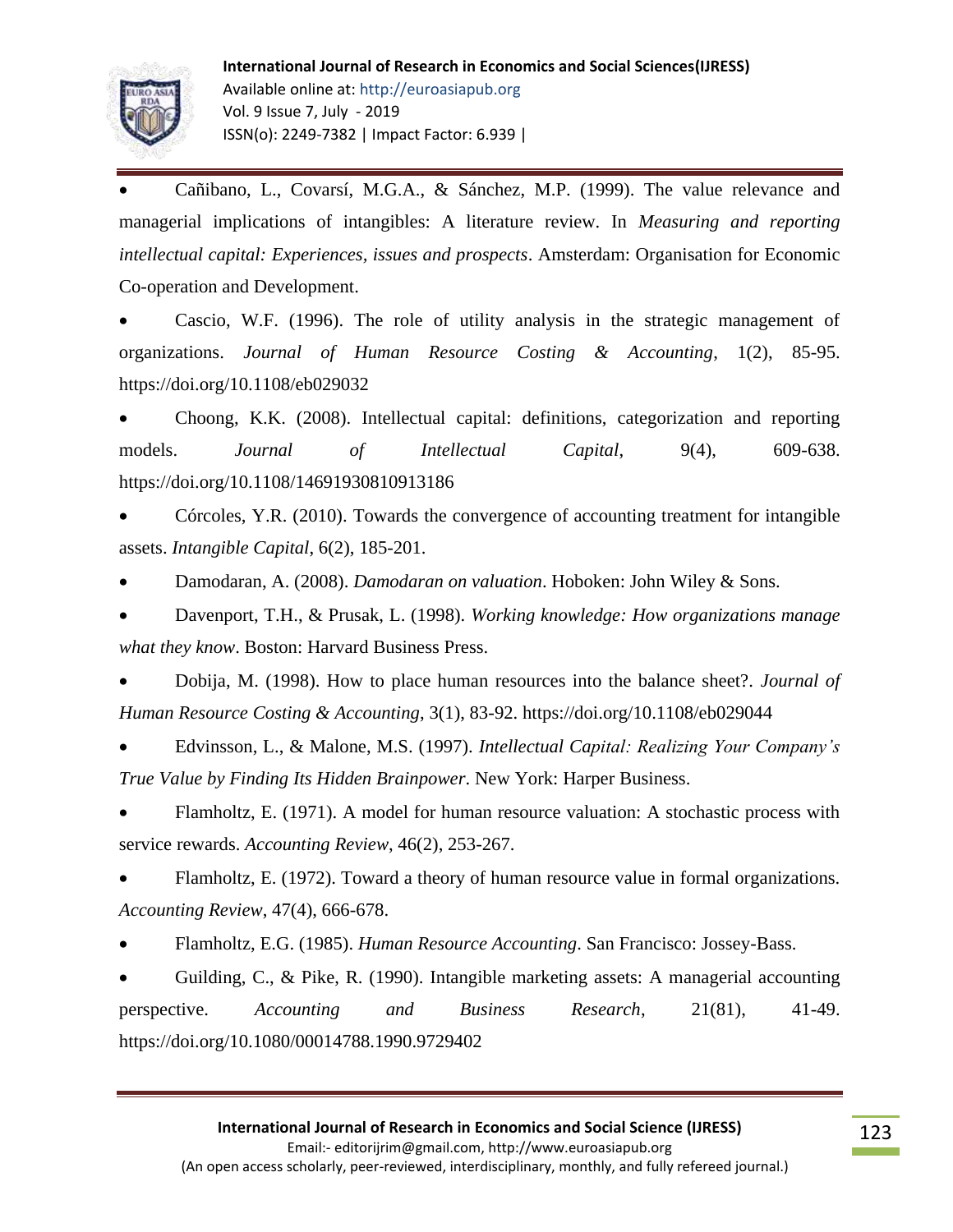

 Hammerer, G. (1996). Intangible investments in Austria. In *Workshop on New Indicators for the knowledge based economy*. Paris: Organisation for Economic Co-operation and Development.

 Harvey, M.G., & Lusch, R.F. (1999). Balancing the intellectual capital books: Intangible liabilities. *European Management Journal*, 17(1), 85-92. https://doi.org/10.1016/S0263- 2373(98)00065-6

 Hendriksen, E.S., & Van Breda, M.F. (1992). *Accounting Theory* (5th edition). Homewood: Irwin.

 International Accounting Standards Board. (1998). International Accounting Standard 38: Intangible Assets. *International Financial Reporting Standards*. EC staff consolidated version as of 24 March 2010, International Accounting Standards Board, London.

 Jaggi, B., & Lau, H.S. (1974). Toward a model for human resource valuation. *Accounting Review*, 49(2), 321-329.

 Johanson, U. (1996). *Increasing the Transparency of Investments in Intangibles*. Available online at: http://www.sveiby.com/articles/OECDartUlfjoh.htm

 Joia, L.A. (2000). Measuring intangible corporate assets: Linking business strategy with intellectual capital. *Journal of Intellectual capital*, 1(1), 68-84. https://doi.org/10.1108/14691930010371636

 Kanevsky, V., & Housel, T. (1998). The learning-knowledge-value cycle. In G. von Krogh, J. Roos & D. Kleine, *Knowing in firms: Understanding, managing and measuring knowledge* (pp. 269-284). London: Sage Publications. https://doi.org/10.4135/9781446280256.n13

 Kaufmann, L., & Schneider, Y. (2004). Intangibles: A synthesis of current research. *Journal of Intellectual Capital*, 5(3), 366-388. https://doi.org/10.1108/14691930410550354

 Lagrost, C., Martin, D., Dubois, C., & Quazzotti, S. (2010). Intellectual property valuation: How to approach the selection of an appropriate valuation method. *Journal of Intellectual Capital*, 11(4), 481-503. https://doi.org/10.1108/14691931011085641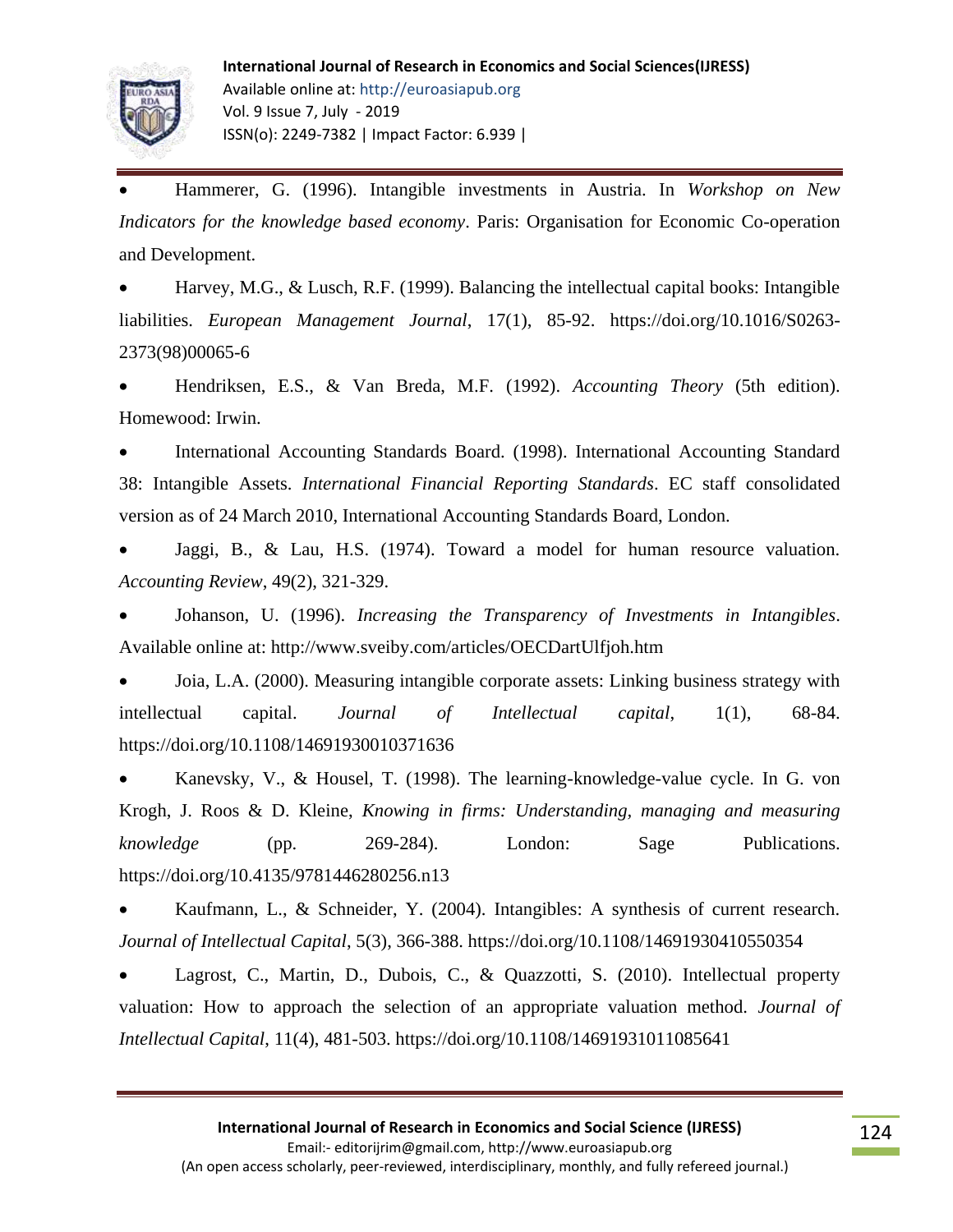

 Léger, P.M. (2010). Interorganizational IT investments and the value upstream relational capital. *Journal of Intellectual Capital*, 11(3), 406-428. https://doi.org/10.1108/14691931011064617

 Lev, B. (2000). *Intangibles: Management, measurement, and reporting*. Washington: Brookings Institution Press.

 Lev, B., & Schwartz, A. (1971). On the use of the economic concept of human capital in financial statements. *Accounting Review*, 46(1), 103-112.

 Lim, L.L., & Dallimore, P. (2004). Intellectual capital: management attitudes in service industries. *Journal of Intellectual Capital*, 5(1), 181-194. https://doi.org/10.1108/14691930410512996

 M'Pherson, P.K. & Pike, S. (2001). Accounting, empirical measurement and intellectual capital. *Journal of Intellectual Capital*, 2(3), 246-260. https://doi.org/10.1108/EUM0000000005659

 Malhotra, Y. (2000). Knowledge assets in the global economy: Assessment of national intellectual capital. *Journal of Global Information Management*, 8(3), 5-15. https://doi.org/10.4018/jgim.2000070101

 Marr, B. (2005). Management consulting practice on intellectual capital: Editorial and introduction to special issue. *Journal of Intellectual Capital*, 6(4), 469-473. https://doi.org/10.1108/14691930510630895

 Marr, B., Schiuma, G., & Neely, A. (2002). Assessing strategic knowledge assets in ebusiness. *International Journal of Business Performance Management*, 4(2-4), 279-295. https://doi.org/10.1504/IJBPM.2002.000119

 Mayo, A. (2000). The role of employee development in the growth of intellectual capital. *Personnel Review*, 29(4), 521-533. https://doi.org/10.1108/00483480010296311

 McCutcheon, G.A. (2008). EVVICA™, a valuation model for intellectual asset-rich businesses. *Measuring business excellence*, 12(2), 79-96. https://doi.org/10.1108/13683040810881216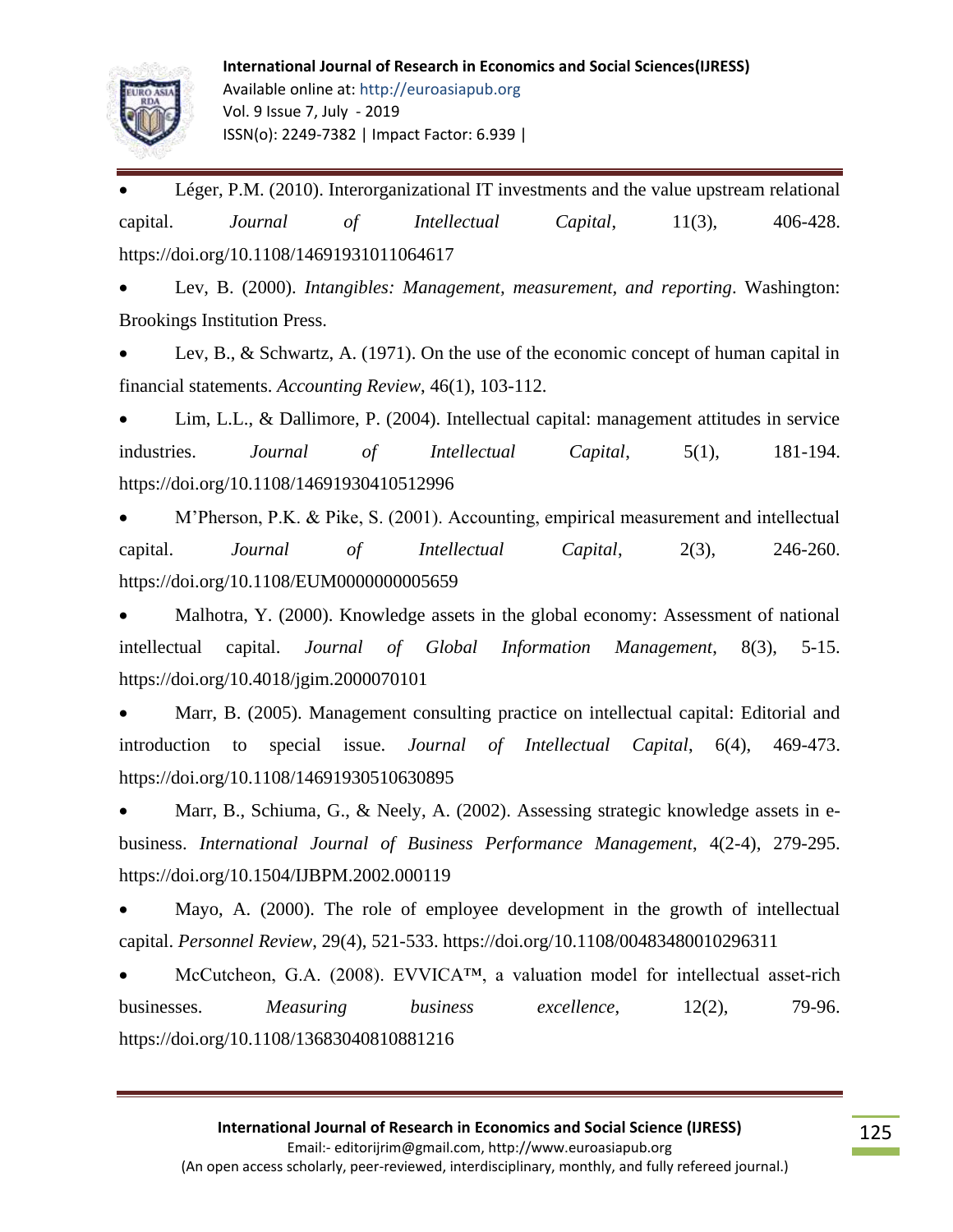

 McInerney, C.R., & Koenig, M.E. (2011). Knowledge management (KM) processes in organizations: Theoretical foundations and practice. *Synthesis Lectures on Information Concepts, Retrieval, and Services*, 3(1), 1-96. https://doi.org/10.2200/S00323ED1V01Y201012ICR018

 Milost, F. (2007). A dynamic monetary model for evaluating employees. *Journal of intellectual capital*, 8(1), 124-138. https://doi.org/10.1108/14691930710715097

 Morse, W.J. (1973). A note on the relationship between human assets and human capital. *Accounting Review*, 48(3), 589-593.

 Mortensen, J., Eustace, C., & Lannoo, K. (1997). Intangibles in the European economy. In *Centre for European Policy Studies workshop on intangibles in the European economy*. Brussels: Centre for European Policy Studies.

 Nash, H. (1998). Accounting for the future, a disciplined approach to value-added accounting. Available online at: http://home.sprintmail.com/~humphreynash/overview.htm

 Organization for Economic Co-operation and Development (1999). *Measuring and reporting intellectual capital: Experience, issues and prospects*. Amsterdam: Organisation for Economic Co-operation and Development. Available online: http://www.oecd.org/sti/ind/2750309.pdf

 Ogan, P. (1976). A human resource value model for professional service organizations. *Accounting Review*, 51(2), 306-320.

 O'Sullivan, K. (2009). *Strategic Intellectual Capital Management in Multinational Organizations: Sustainability and Successful Implications*. Hershey: IGI Global.

 Parra, M.G., Simo, P., & Sallan, J.M. (2006). La evolución del capital intelectual y las nuevas corrientes. *Intangible Capital*, 2(13), 277-307.

 Petrash, G. (1996). Dow's journey to a knowledge value management culture. *European Management Journal*, 14(4), 365-373. https://doi.org/10.1016/0263-2373(96)00023-0

 Petty, R., & Guthrie, J. (2000). Intellectual capital literature review: Measurement, reporting and management. *Journal of Intellectual Capital*, 1(2), 155-176. https://doi.org/10.1108/14691930010348731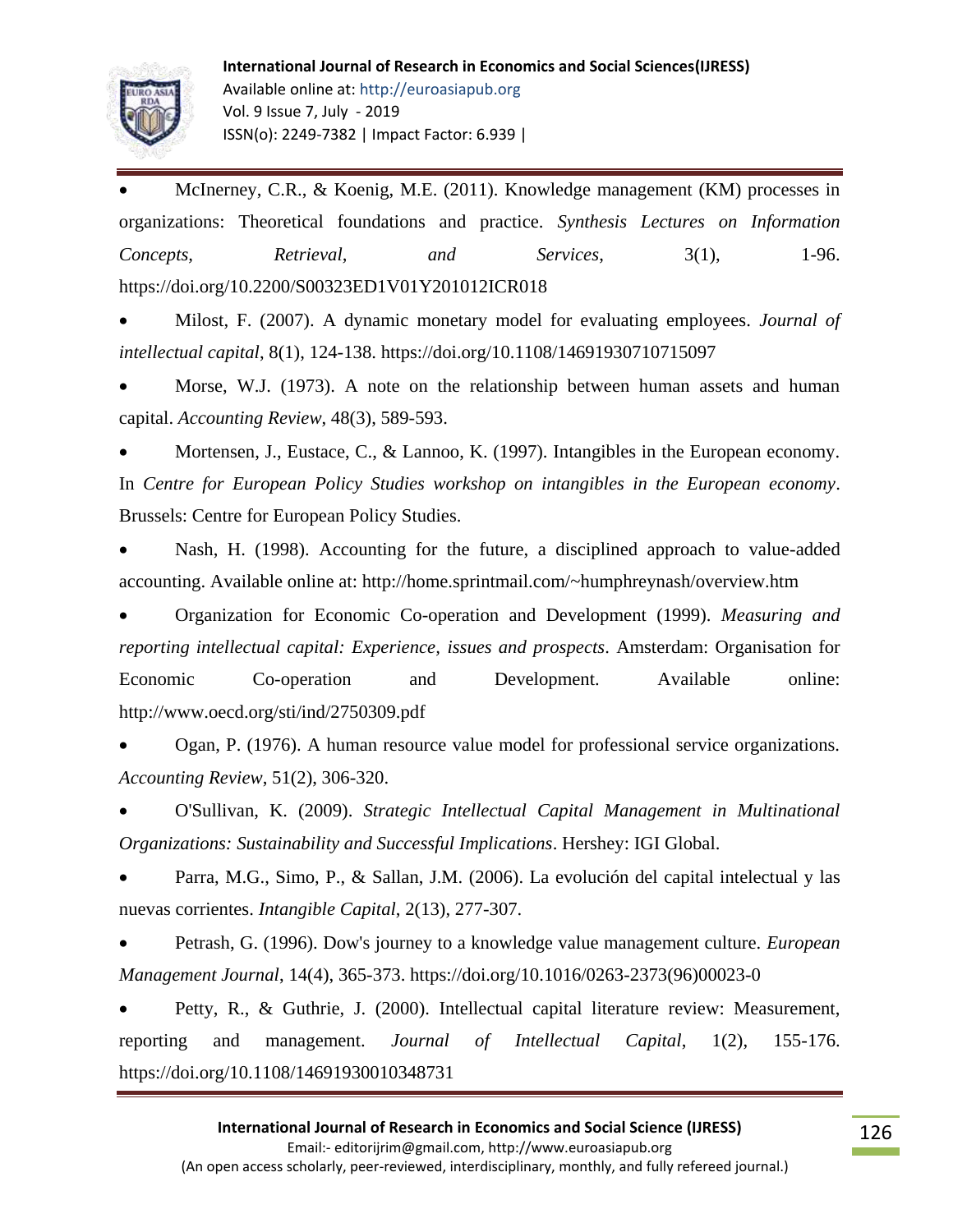

 Rao, A.L. (2014). Human Resource Accounting: A frame work for better Financial Accounting and Reporting. *IOSR Journal of Business and Management*, 16(4), 86-90. https://doi.org/10.9790/487X-16428690

 Rodgers, W. (2003). Measurement and reporting of knowledge-based assets. *Journal of Intellectual Capital*, 4(2), 181-190. https://doi.org/10.1108/14691930310472802

 Rodov, I., & Leliaert, P. (2002). FiMIAM: Financial method of intangible assets measurement. *Journal of Intellectual Capital*, 3(3), 323-336. https://doi.org/10.1108/14691930210435642

 Saiz, A., & Zoido, E. (2005). Listening to what the world says: Bilingualism and earnings in the United States. *Review of Economics and Statistics*, 87(3), 523-538. https://doi.org/10.1162/0034653054638256

 Salinas, G., & Ambler, T. (2009). A taxonomy of brand valuation practice: Methodologies and purposes. *Journal of Brand Management*, 17(1), 39-61. https://doi.org/10.1057/bm.2009.14

 Sánchez, P. et al. (2001). *Measuring Intangibles to Understand and Improve Innovation Management* (MERITUM Final Report). European Commission, Brussels.

 Serenko, A., & Bontis, N. (2013). Investigating the current state and impact of the intellectual capital academic discipline. *Journal of Intellectual Capital*, 14(4), 476-500. https://doi.org/10.1108/JIC-11-2012-0099

 Stone, D.N., & Warsono, S. (2004). Does Accounting Account for Knowledge?. In *Handbook on Knowledge Management 1* (pp. 253-269). Berlin: Springer Science+Business Media.

 Sullivan, P. (2000). *Value-Driven Intellectual Capital: How to Convert Intangible Corporate Assets into Market Value*. Hoboken: John Wiley & Sons.

 Sveiby, K.E. (1998). *Measuring Intangibles and Intellectual Capital – An Emerging First Standard*. Available online at: http://www.sveiby.com/articles/EmergingStandard.html

 Sveiby, K.E. (2010). *Methods for Measuring Intangible Assets*. Available online at: http://www.sveiby.com/articles/IntangibleMethods.htm